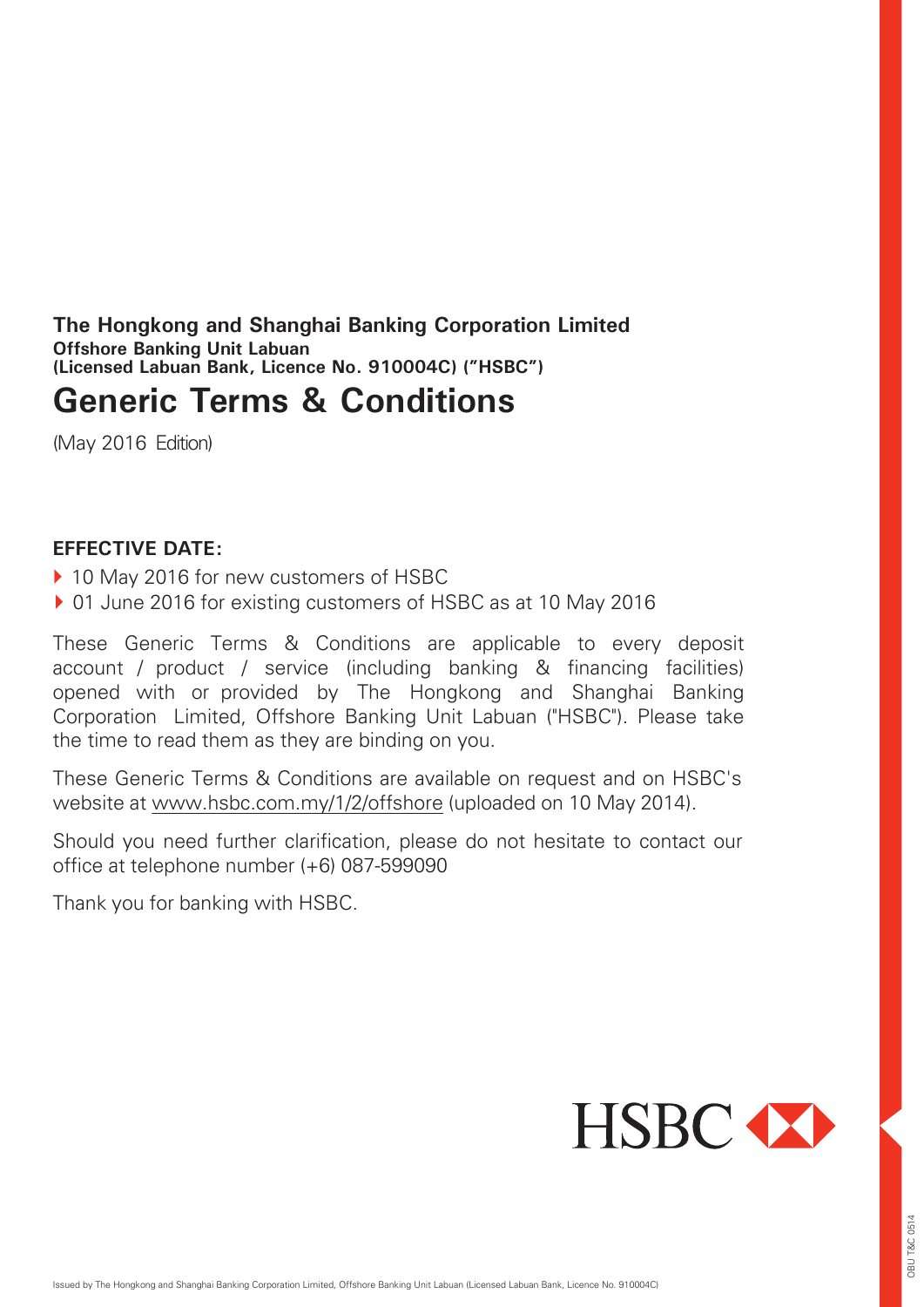

# <span id="page-1-0"></span>**Contents**

Clause headings are not to affect the interpretation of the clauses.

|    | 1. Account Statements                                                  | 13. "Know Your Customer"                              | 25. Telecommunications           |
|----|------------------------------------------------------------------------|-------------------------------------------------------|----------------------------------|
|    | 2. Consolidation & Set-Off                                             | 14. Tax Compliance                                    | 26. Indemnity from Customer      |
|    | 3. Customer's Details                                                  | 15. Breach of Terms & Conditions                      | 27. Legal Expenses               |
|    | 4. Joint Accounts                                                      | 16. Customer's Security Duties                        | 28. Conflict & Order of Priority |
|    | 5. Corporate / Partnership<br>Accounts                                 | 17. Foreign Currency Draft                            | 29 Notices                       |
|    | 6. Operation of Corporate /<br>Partnership Accounts                    | 18 Inward Remittances                                 | 30. No Waiver & No Assignment    |
| 7. | Amendment of Terms<br>& Conditions                                     | 19. Outward Remittances                               | 31. Illegality                   |
|    | 8. Financial Crime Risk<br><b>Management Activity</b>                  | 20. Carrying Out Payment /<br>Remittance Instructions | 32. Fraud                        |
|    | 9. Suspension / Closure<br>of Account                                  | 21. Carrying Out Standing /<br>Periodic Instructions  | 33. Fees, Charges & Rates        |
|    | 10. Collection, Processing and<br>Sharing of Customer's<br>Information | 22. Priority of Payment                               | 34. Jurisdiction                 |
|    | 11. Tape Recording                                                     | 23. Customer's Instructions                           | 35. Definitions                  |
|    | 12. Document Management                                                | 24. Beyond Bank's Control                             |                                  |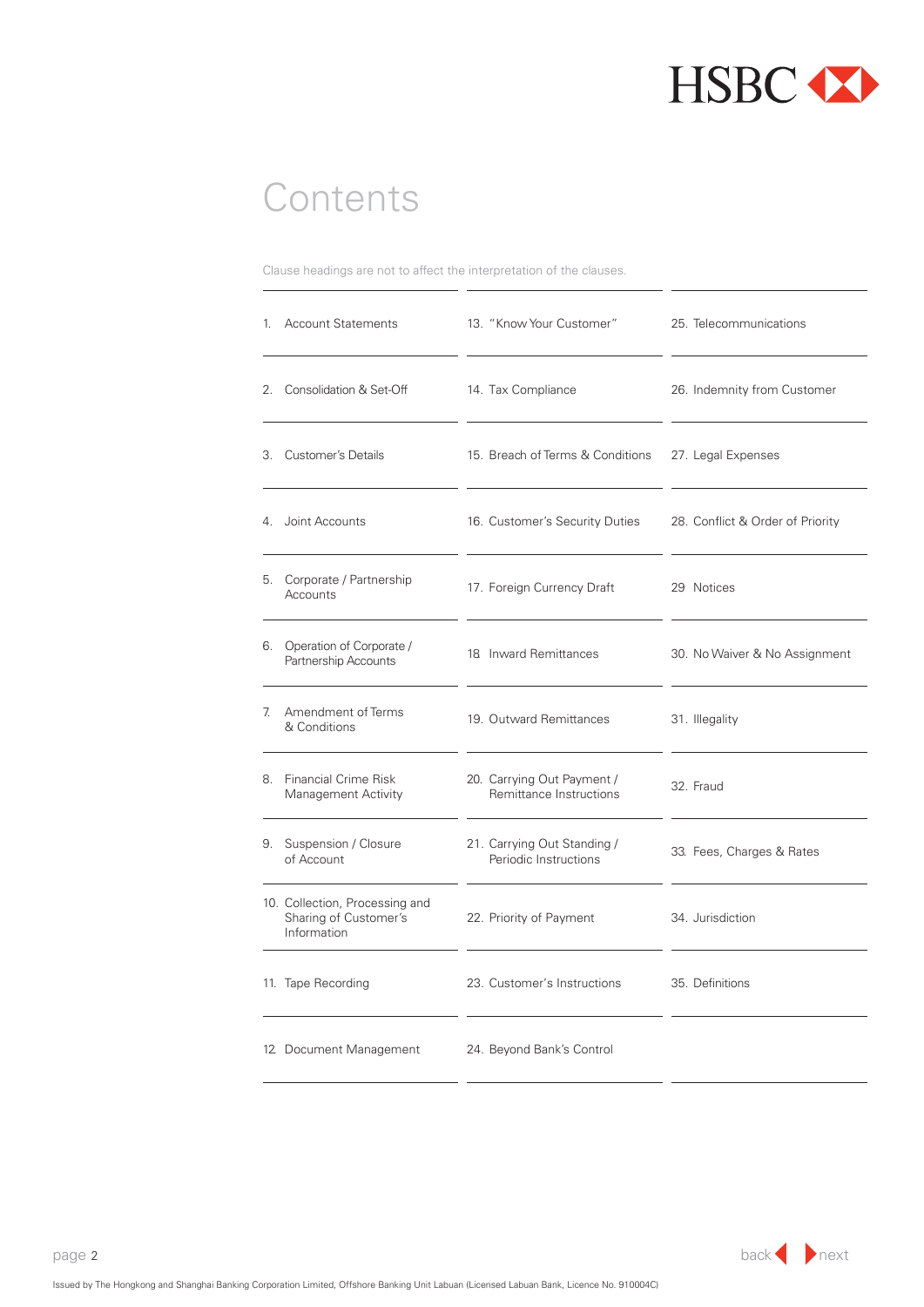# **HSBC**

<span id="page-2-0"></span>Clause headings are not to affect the interpretation of the clauses.

### The Customer agrees to promptly check and reconcile the contents of each account statement and transaction record from the Bank with the Customer's own records to see if there are any errors, omissions, discrepancies or irregularities (collectively "**Irregularities**"). Generic Terms & Conditions (UEdition) 1. Where account statements are applicable, they are sent monthly or, at such other intervals as instructed by the Customer or as stated in the applicable Specific Terms & Conditions or accountrelated documentation. **Contents**

If the Customer does not notify the Bank in writing of any Irregularities **within 60 days from the account statement date**, the contents of the account statement including the Irregularities shall be taken to be in order and conclusively authorised by and binding on the Customer, who shall be taken to have given up any right to object or claim against the Bank for the Irregularities, and the Bank shall not be liable for the Customer's loss, if any.

- 2. If the Customer owes any debt (whether actual, contingent, present or future) to the Bank and/or any branch of The Hongkong and Shanghai Banking Corporation Limited solely or jointly with any other person including any unpaid withholding tax (collectively "**Indebtedness**"), the Customer agrees that the Bank may do the following:-
	- (a) consolidate the credit balances in all the Customer's accounts with the Bank (where balances are in different currencies, the Bank may convert one currency to another using its spot rate of exchange on the day of conversion);
	- (b) put a hold on such amount of the credit balances which equals the amount of the Indebtedness;
	- (c) after the end of 7 days' prior notice, apply such credit balances (even if it involves uplifting any deposit before maturity date) against the Indebtedness (where the balances and Indebtedness are in different currencies, the Bank may convert one currency to another using its spot rate of exchange on the day of conversion); and
	- (d) the remaining credit balances, if any, shall be held on substantially the same terms as before the consolidation or on such other terms as the Bank considers appropriate in the circumstances.

The Bank's right and authorisation under this Clause shall not be affected by the Customer's death, bankruptcy, insolvency, composition with other creditors or any legal proceedings against the Customer.

3. The Customer agrees to promptly notify the Bank in writing addressed to The Hongkong and Shanghai Banking Corporation Limited, Offshore Banking Unit Labuan, Level 11(B1), Main Office Tower, Financial Park Complex, Jalan Merdeka, 87000 Wilayah Persekutuan Labuan, Malaysia of any changes in the Customer's address, telephone, mobile phone and/or facsimile number, and for a company, limited liability partnership or partnership including any changes in the Customer's name and/or constitution. Pending receipt of such notice, the Bank shall send all communications to the latest address and/or number stated in the Bank's records and shall not be liable for any loss suffered by the Customer.

### **NKB.JAJIBRAHIND.JKAJIA**

- **E AD OF ADEOJ GROD KOOARAU ALAO PAODE P=IO IRES**
- E SKNERCOECK**EDAOAAJANINO KROODFINIRFIN BANJAROFANOEJNODHNAHADOEJNDA BBAOE.IMO**
- **E** E OFAND**NIE KDAAJARINO KROARJ BARANDIRANO ED ALBB**
- **ER PAJGOPANDASPAD ORADABHUREECDDAHC JUORAKJSPARCPANOBARANORANO "**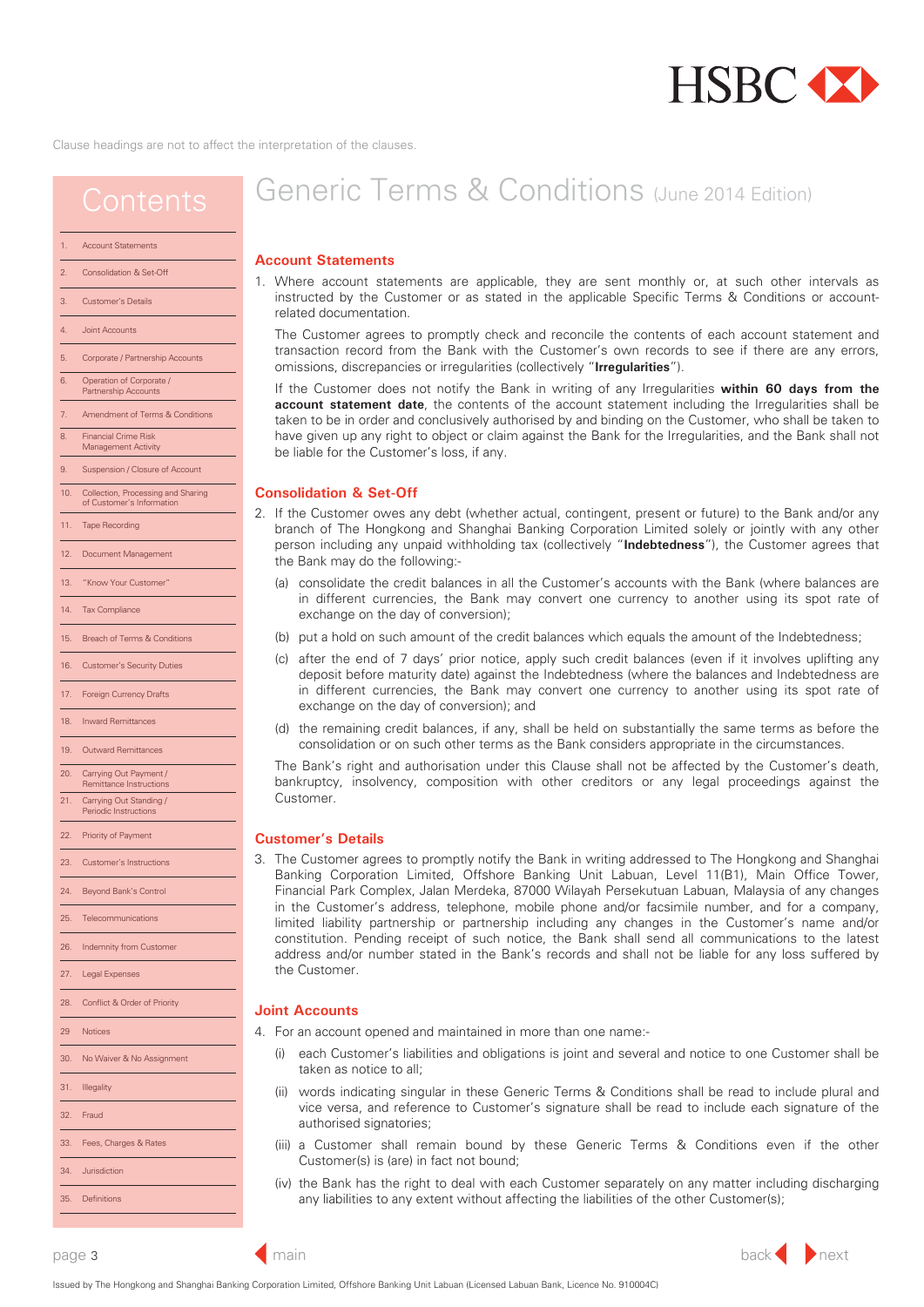

<span id="page-3-0"></span>

| 1.  | <b>Account Statements</b>                                       |
|-----|-----------------------------------------------------------------|
| 2.  | Consolidation & Set-Off                                         |
| 3.  | <b>Customer's Details</b>                                       |
| 4.  | <b>Joint Accounts</b>                                           |
| 5.  | Corporate / Partnership Accounts                                |
| 6.  | Operation of Corporate /<br>Partnership Accounts                |
| 7.  | Amendment of Terms & Conditions                                 |
| 8.  | <b>Financial Crime Risk</b><br>Management Activity              |
| 9.  | Suspension / Closure of Account                                 |
| 10. | Collection, Processing and Sharing<br>of Customer's Information |
| 11. | <b>Tape Recording</b>                                           |
| 12. | Document Management                                             |
| 13. | "Know Your Customer"                                            |
| 14. | <b>Tax Compliance</b>                                           |
| 15. | Breach of Terms & Conditions                                    |
| 16. | <b>Customer's Security Duties</b>                               |
| 17. | <b>Foreign Currency Drafts</b>                                  |
| 18. | <b>Inward Remittances</b>                                       |
| 19. | <b>Outward Remittances</b>                                      |
| 20. | Carrying Out Payment /<br>Remittance Instructions               |
| 21. | Carrying Out Standing /<br>Periodic Instructions                |
| 22. | Priority of Payment                                             |
| 23. | <b>Customer's Instructions</b>                                  |
| 24. | Beyond Bank's Control                                           |
| 25. | Telecommunications                                              |
| 26. | Indemnity from Customer                                         |
| 27. | Legal Expenses                                                  |
| 28. | Conflict & Order of Priority                                    |
| 29  | <b>Notices</b>                                                  |
| 30. | No Waiver & No Assignment                                       |
| 31. | Illegality                                                      |
| 32. | Fraud                                                           |
| 33. | Fees, Charges & Rates                                           |

# Generic Terms & Conditions (May 2016 Edition)

#### **Joint Accounts (continued)**

- (v) all Customers are jointly and severally liable for the use of any personal identification number (PIN) even if it was applied for by only one of the Customers;
- (vi) in case of death or winding-up of any of the Customers, the Bank shall hold the credit balances in the account to the sole order of the survivor(s) subject to the Bank's prior rights or claims, and payment to the survivor(s) is a complete discharge to the Bank;
- (vii) if any Customer withdraws his/its mandate for the other Customer(s) to operate the joint account, the Bank shall not be liable for any loss suffered by the Customers due to putting a hold on the joint account pending receipt of joint written instructions from all the holders of the joint account; and
- (viii) the operation or closure of the joint account shall be based on the instruction or authorisation given by any one Customer which shall bind all Customers, and amounts payable to or collected for any one Customer may be credited to the joint account.

#### **Corporate / Partnership Accounts**

5. Where the Customer is a company, limited liability partnership or other incorporated body, the mandate given for opening the first account shall apply to subsequently opened account(s) of the same type unless a separate mandate is given for such subsequent account(s).

Where the Customer is a partnership or other unincorporated body of persons, the liability of all partners or all office-bearers shall be joint and several, and the mandate given shall remain in force until revoked in writing even if there is any change in the name of the partnership or in the constitution of the partnership by death, bankruptcy, retirement, resignation or admission of new partner(s). The Bank has the right to treat the surviving or remaining partner(s) as having full power to carry on business and to deal with the partnership assets as if there had been no change in the partnership.

#### **Operation of Corporate / Partnership Accounts**

6. The Customer shall give the Bank the names and specimen signatures of all the authorised signatories on the Bank's specimen signature cards. In case of changes to the authorised signatories, the Customer agrees to promptly notify the Bank in writing by giving a certified true copy of the relevant resolution. The Customer acknowledges that such changes shall take effect after the Bank confirms in writing that its records have been updated.

The Customer agrees that the Bank has the right to reject instructions and communications with signature(s) which do not match the specimen signature(s) on record, but that the Bank also has the right to act on the same if the Bank has reasonable grounds to believe that it did in fact come from the Customer.

#### **Amendment of Terms & Conditions**

- 7. These Generic Terms & Conditions, the Specific Terms & Conditions and any of the Bank's products or services (including its features or limits) may be changed, added to, deleted, terminated or suspended (without affecting liabilities for any prior breaches) by way of :
	- (i) notice on any of the Bank's internet websites;
	- (ii) notice in the account statement;
	- (iii) notice at the Bank's premises;
	- (iv) sending a notice to the Customer's address according to Clause 3 and Clause 4(i) above, such notice to take effect on the 3rd day after posting even though the notice may later be returned undelivered; or
	- (v) any other mode the Bank views suitable.

Changes or additions which:-

- impose or increase charges; or
- increase the Customer's liability for losses:

for electronic fund transfers via telegraphic transfers, shall take effect after 30 days' prior written notice to the Customer.

[34. Jurisdiction](#page-13-0) [35. Definitions](#page-14-0)



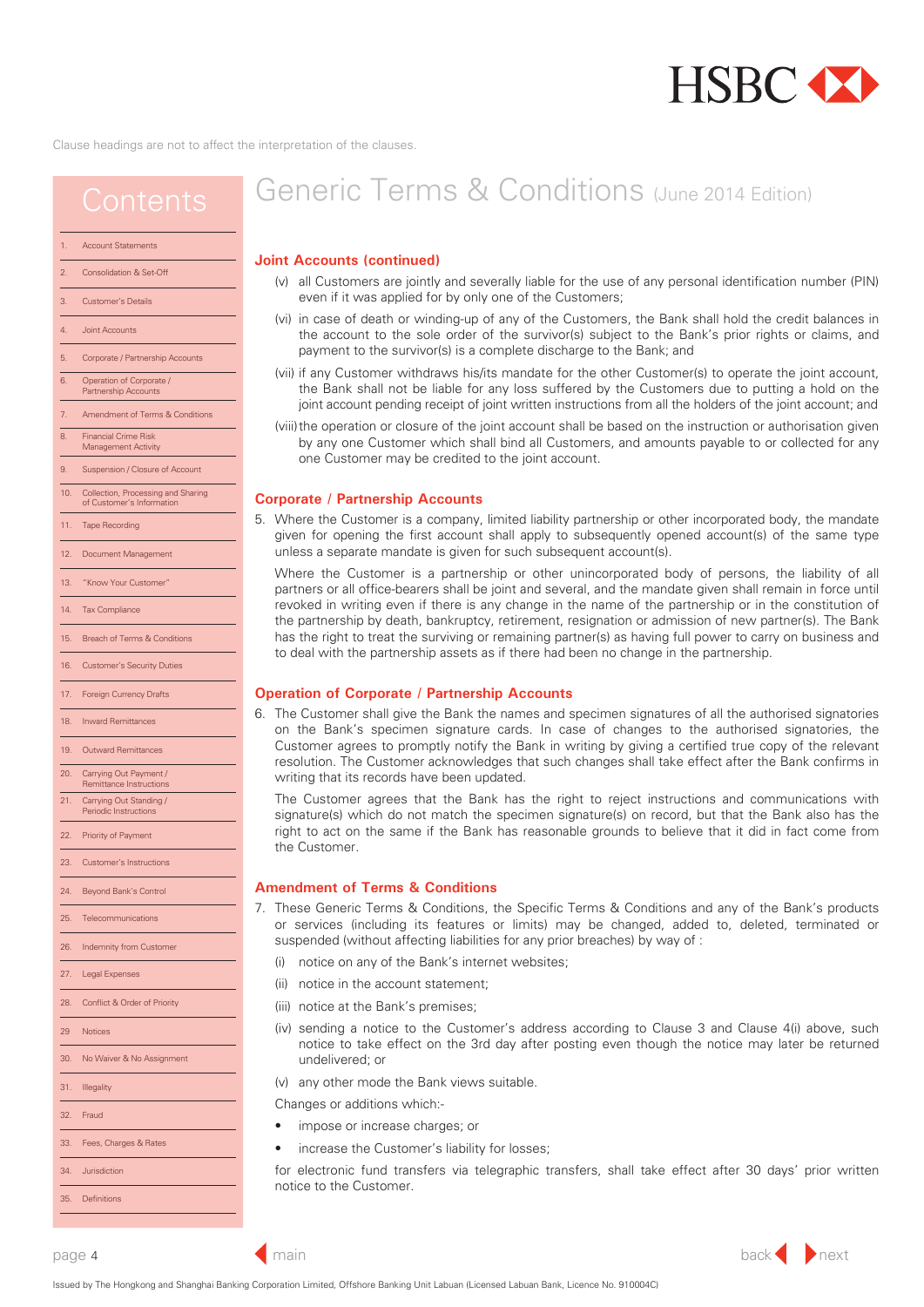

## <span id="page-4-0"></span>**Contents**

#### Account Statements

- [2. Consolidation & Set-Off](#page-2-0)
- [3. Customer's Details](#page-2-0)
- [4. Joint Accounts](#page-3-0)
- [5. Corporate / Partnership Accounts](#page-3-0)
- [6. Operation of Corporate /](#page-3-0) Partnership Accounts
- [7. Amendment of Terms & Conditions](#page-3-0)
- 8. Financial Crime Risk Management Activit
- [9. Suspension / Closure of Account](#page-5-0)
- 
- [10. Collection, Processing and Sharing](#page-5-0) of Customer's Inform
- 11 Tape Recording
- [12. Document Management](#page-7-0)
- [13. "Know Your Customer"](#page-7-0)
- [14. Tax Compliance](#page-8-0)
- [15. Breach of Terms & Conditions](#page-8-0)
- [16. Customer's Security Duties](#page-8-0)
- [17. Foreign Currency Drafts](#page-9-0)
- [18. Inward Remittances](#page-9-0)
- [19. Outward Remittances](#page-10-0)
- [20. Carrying Out Payment /](#page-10-0)
- Remittance Instructions 21. Carrying Out Standing Periodic Instructions
- [22. Priority of Payment](#page-11-0)
- [23. Customer's Instructions](#page-11-0)
- 
- [24. Beyond Bank's Control](#page-11-0)
- [25. Telecommunications](#page-11-0)
- [26. Indemnity from Customer](#page-12-0)
- [27. Legal Expenses](#page-13-0)
- 
- 28. [Conflict & Order of Priority](#page-13-0)
- [29 Notices](#page-13-0)
- [30. No Waiver & No Assignment](#page-13-0)
- 
- [31. Illegality](#page-13-0)
- [32. Fraud](#page-13-0)
- [33. Fees, Charges & Rates](#page-13-0)
- [34. Jurisdiction](#page-13-0)
- [35. Definitions](#page-14-0)

# Generic Terms & Conditions (June 2014 Edition)

#### **Amendment of Terms & Conditions (continued)**

The Customer shall be taken to have accepted the change(s), addition(s), deletion(s), termination or suspension unless the Customer takes positive action to close the account or terminate the service before the end of the relevant notice period. The Customer remains liable for all transactions before the closure or termination.

All other notices from the Bank can also be given in the above manner.

#### **Financial Crime Risk Management Activity**

- 8. The terms in this Clause shall continue to apply even after the Bank ceases to provide any accounts, products and/or Services to the Customer. *(Please refer to Clause 35 for the definitions applicable to this Clause.)*
	- (i) The Customer acknowledges that the holding of accounts and use of products and/or Services provided by the Bank are subject to the laws of Malaysia and other relevant jurisdictions, and to the supervisory authority of Labuan Financial Services Authority and other applicable Authorities in Malaysia and other relevant jurisdictions.
	- (ii) The Bank and members of the HSBC Group are required, and may take any action to meet Compliance Obligations relating to or in connection with the detection, investigation and prevention of Financial Crime ("Financial Crime Risk Management Activity"). Such action may include, but is not limited to: (1) screening, intercepting and investigating any instruction, communication, drawdown request, application for any accounts, products and/or Services, or any payment sent to or by the Customer, or on the Customer's behalf, (2) investigating the source of or intended recipient of funds, (3) combining Customer Information with other related information in the possession of the HSBC Group, and/or (4) making further enquiries as to the status of a person or entity, whether they are subject to a sanctions regime, or confirming the Customer's identity and status.
	- (iii) Exceptionally, such Financial Crime Risk Management Activity may lead to the Bank delaying, blocking or refusing the making or clearing of any payment, the processing of the customer instructions or application for any accounts, products and/or Services or the provision of all or part of any accounts, products and/or Services. To the extent permissible by law, neither the Bank nor any member of the HSBC Group shall be liable to the Customer or any third party for any loss (however it arose) that was suffered or incurred by the Customer or a third party, caused in whole or in part in connection with the undertaking of such Financial Crime Risk Management Activity.
	- (iv) In certain circumstances, such Financial Crime Risk Management Activity may prevent or cause a delay in the processing of certain information. Therefore, neither the Bank nor any member of the HSBC Group warrants that any information on the Bank's systems relating to any payment messages or other information and communications which are the subject of any action taken pursuant to such Financial Crime Risk Management Activity is accurate, current or up-to-date at the time it is accessed, whilst such action is being taken.
	- (v) Where the Bank or a member of the HSBC Group has suspicions regarding Financial Crime or an associated risk, the Bank may:
		- (a) be unable to provide new, or continue to provide all or part of, the accounts, products and/or Services to the Customer and reserve the right to terminate the banking relationship with the Customer;
		- (b) take actions necessary for the Bank or a member of the HSBC Group to meet the Compliance Obligations; and/or
		- (c) block or close the Customer's account(s).

#### **Suspension / Closure of Account**

- 9. The Customer acknowledges that the Bank has absolute discretion:-
	- (i) not to carry out any instructions or suspend the use of an account if the Bank doubts its authenticity or considers it appropriate to do so; or in the event of any dispute between the joint account holders, authorised signatories, partners or directors of a company; or if the Bank were to receive conflicting instructions from the foregoing persons; or if the Customer fails to pay any fees and charges imposed by the Bank; and/or



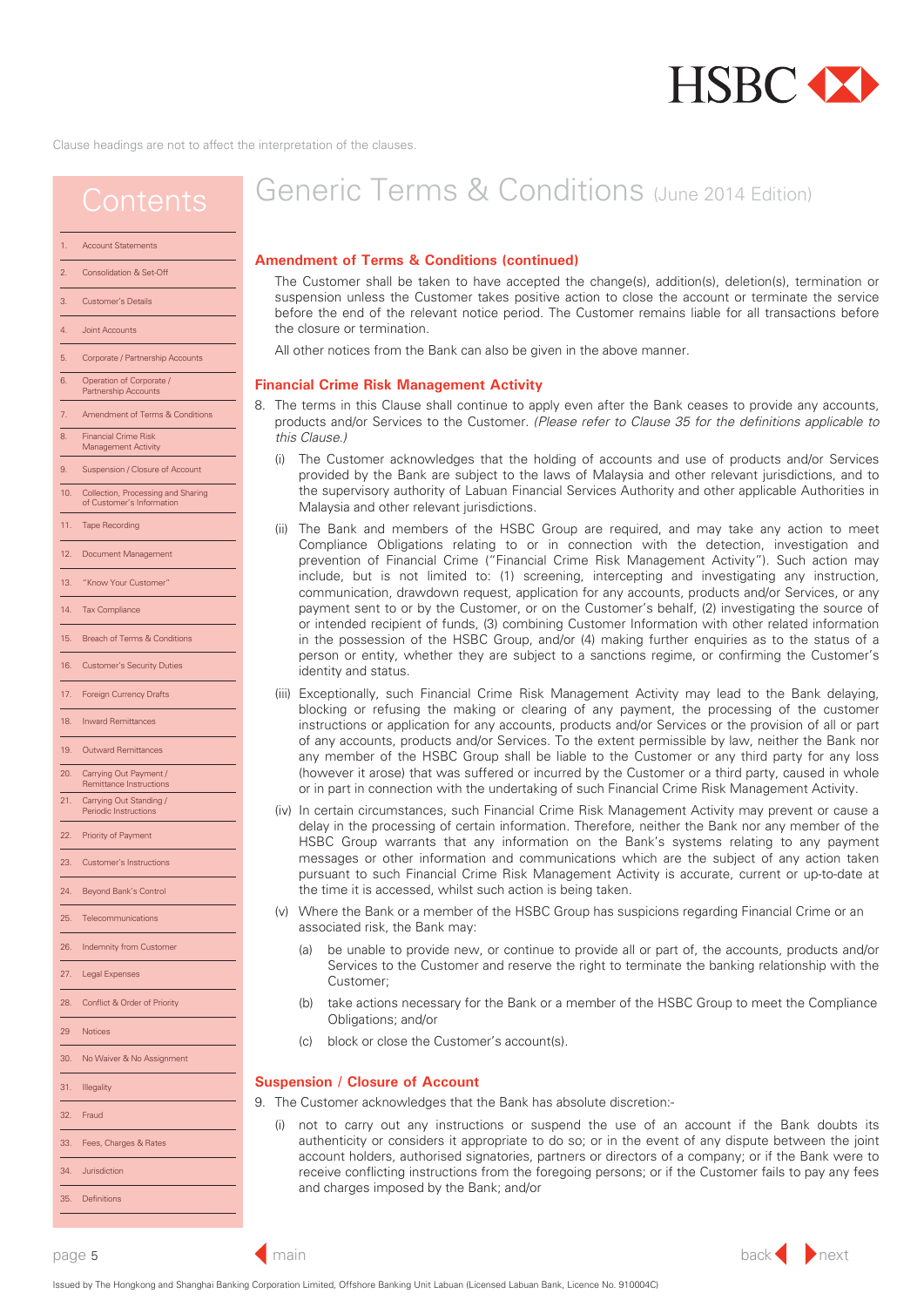

### <span id="page-5-0"></span>**Contents**

### Account Statements [2. Consolidation & Set-Off](#page-2-0) [3. Customer's Details](#page-2-0) [4. Joint Accounts](#page-3-0) [7. Amendment of Terms & Conditions](#page-3-0)  11 Tape Recording [5. Corporate / Partnership Accounts](#page-3-0)  [6. Operation of Corporate /](#page-3-0) Partnership Accounts [8. Financial Crime Risk](#page-4-0) Management Activit 9. Suspension / Closure of Account 10. Collection, Processing and Sharing of Customer's Inform

- [12. Document Management](#page-7-0)
- [13. "Know Your Customer"](#page-7-0)
- [14. Tax Compliance](#page-8-0)
- [15. Breach of Terms & Conditions](#page-8-0)
- [16. Customer's Security Duties](#page-8-0)
- [17. Foreign Currency Drafts](#page-9-0)
- [18. Inward Remittances](#page-9-0)
- [19. Outward Remittances](#page-10-0)
- [20. Carrying Out Payment /](#page-10-0)
- Remittance Instructions 21. Carrying Out Standing
- Periodic Instructions
- [22. Priority of Payment](#page-11-0)
- [23. Customer's Instructions](#page-11-0)
- [24. Beyond Bank's Control](#page-11-0)
- [25. Telecommunications](#page-11-0)
- [26. Indemnity from Customer](#page-12-0)
- [27. Legal Expenses](#page-13-0)
- 
- 28. [Conflict & Order of Priority](#page-13-0)
- [29 Notices](#page-13-0)

[30. No Waiver & No Assignment](#page-13-0)

- 
- [31. Illegality](#page-13-0)

[32. Fraud](#page-13-0)

- [33. Fees, Charges & Rates](#page-13-0)
- [34. Jurisdiction](#page-13-0)
- [35. Definitions](#page-14-0)

# Generic Terms & Conditions (June 2014 Edition)

#### **Suspension / Closure of Account (continued)**

- (ii) to close an account by giving 2 weeks' written notice to the Customer at the Customer's address or facsimile number according to Clause 3 and Clause 4(i) above by:
	- (a) personal delivery and shall be taken to have been received at the time of delivery;
	- (b) ordinary / registered post (either AR or non-AR registered) or courier and shall be taken to have been received on the 3rd day after posting or the 3rd day after despatch to the courier service provider, as the case may be, even though it may later be returned undelivered, or the Bank is not in receipt of the signed AR card or the Customer's acknowledgement of receipt; or
	- (c) facsimile and shall be taken to have been received at the time of transmission.
		- The Bank is not obliged to give its reasons for exercising its discretion to close the account.

#### **Collection, Processing and Sharing of Customer's Information**

- 10. The terms in this Clause shall continue to apply even after the Bank ceases to provide any accounts, products and/or Services to the Customer. (Please refer to Clause 35 for the definitions applicable to this Clause.):
	- The Bank and other members of the HSBC Group may collect, use and share Customer Information. Customer Information may be requested by the Bank or on the Bank's behalf or that of the HSBC Group, and may be collected from the Customer directly, from a person acting on the Customer's behalf, from other sources (including from publically available information), and it may be generated or combined with other information available to the Bank or any member of the HSBC Group.
	- (ii) Customer Information will be processed, transferred and disclosed by the Bank and/or members of the HSBC Group in connection with the following purposes (the "Purposes"):
		- (a) considering, at the Customer's request, whether to provide the Customer with any account, product and/or Services;
		- (b) the provision of any accounts, products and/or Services and to approve, manage, administer or effect any transactions requested or authorised by the Customer;
		- (c) meeting Compliance Obligations;
		- (d) conducting Financial Crime Risk Management Activity;
		- (e) collecting any amounts due and outstanding from the Customer;
		- (f) conducting credit checks and obtaining or providing credit references;
		- (g) taking any adverse action against the Customer, enforcing or defending the Bank's rights, or those of a member of the HSBC Group;
		- (h) for any legal process (whether by way of judicial proceedings or any other form of proceedings recognised in law) initiated by or served on, the Bank (whether or not the Bank is a party);
		- (i) for the Bank's internal operational requirements or those of the HSBC Group (including credit and risk management, system or product development and planning, insurance, audit and administrative purposes);
		- (j) maintaining the Bank's overall relationship with the Customer (including, if the Customer has not objected, marketing or promoting financial services or related products and market research);
		- (k) improving and furthering the provision of accounts, products and/or Services by the Bank and any member of the HSBC Group to the Customer generally; and/or
		- (l) any other purposes as may be in accordance with the Bank's general policy on disclosure of Personal Data as set out in statements, circulars, notices or other terms and conditions (including, without limitation, the Notice to Customers relating to the Personal Data Protection Act, 2010) made available by the Bank to the Customer from time to time.
	- (iii) By using any of the accounts, products and/or Services provided by the Bank, the Customer agrees that the Bank may, as necessary and appropriate for the Purposes, transfer and disclose any Customer Information to the following recipients globally (the "Recipients") (who may also subsequently process, transfer and disclose such Customer Information for the Purposes):
		- (a) any member of the HSBC Group which:
			- (1) provides group management oversight of the Bank and/or global and regional support, or
			- (2) carries on business within the financial services industry, or
			- (3) is a provider of services to other members of the HSBC Group;
		- (b) any sub-contractors, agents, service providers (including but not limited to professional advisers, solicitors and auditors), or associates of the HSBC Group (including their employees, directors and officers);

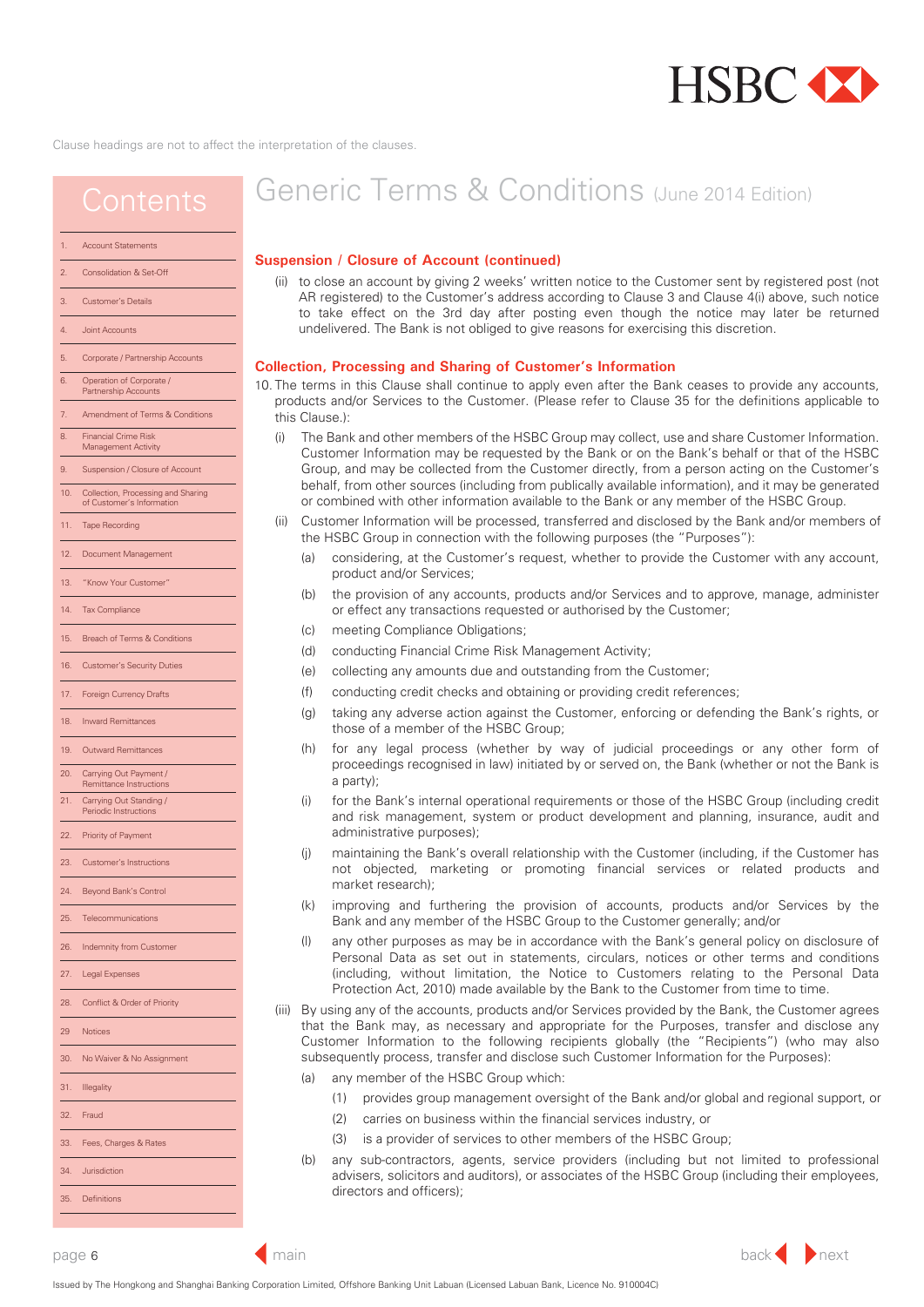

## <span id="page-6-0"></span>**Contents**

[7. Amendment of Terms & Conditions](#page-3-0) 

[5. Corporate / Partnership Accounts](#page-3-0) 

[6. Operation of Corporate /](#page-3-0) Partnership Accounts

[8. Financial Crime Risk](#page-4-0) Management Activit 9. Suspension / Closure of Account [10. Collection, Processing and Sharing](#page-5-0) of Customer's Inform

11 Tape Recording

[12. Document Management](#page-7-0) [13. "Know Your Customer"](#page-7-0) [14. Tax Compliance](#page-8-0)

[15. Breach of Terms & Conditions](#page-8-0) [16. Customer's Security Duties](#page-8-0) [17. Foreign Currency Drafts](#page-9-0) [18. Inward Remittances](#page-9-0) [19. Outward Remittances](#page-10-0) [20. Carrying Out Payment /](#page-10-0) Remittance Instructions

[25. Telecommunications](#page-11-0) [26. Indemnity from Customer](#page-12-0)

[23. Customer's Instructions](#page-11-0)

[24. Beyond Bank's Control](#page-11-0)

21. Carrying Out Standing Periodic Instructions [22. Priority of Payment](#page-11-0)

[27. Legal Expenses](#page-13-0)

[29 Notices](#page-13-0)

[31. Illegality](#page-13-0) [32. Fraud](#page-13-0)

[34. Jurisdiction](#page-13-0) [35. Definitions](#page-14-0)

28. [Conflict & Order of Priority](#page-13-0)

[30. No Waiver & No Assignment](#page-13-0)

[33. Fees, Charges & Rates](#page-13-0)

Account Statements [2. Consolidation & Set-Off](#page-2-0) [3. Customer's Details](#page-2-0) [4. Joint Accounts](#page-3-0)

# Generic Terms & Conditions (June 2014 Edition)

#### **Collection, Processing and Sharing of Customer's Information (continued)**

- (c) any Authorities, in response to their requests;
- (d) persons acting on the Customer's behalf, payment recipients, beneficiaries, account nominees, intermediary, correspondent and agent banks, clearing houses, clearing or settlement systems, market counterparties, upstream withholding agents, swap or trade repositories, stock exchanges, securities central depositories or depository agents, companies in which the Customer has an interest in securities (where such securities are held by the Bank or any member of the HSBC Group for the Customer);
- (e) any party to a transaction acquiring interest in, or assuming risk in, or in connection with, the accounts, products and/or Services provided by the Bank;
- (f) other financial institutions, credit reference agencies, credit reporting agencies registered under the Credit Reporting Agencies Act 2010 (as listed on the Bank's website at [www.hsbc.com.my/1/2/offshore\)](www.hsbc.com.my/1/2/offshore) or credit bureaus (including those established by Labuan Financial Services Authority or any of its subsidiaries, or by any other Authorities), for the purposes of obtaining or providing credit information and/or credit references;
- (g) any third party fund manager who provides asset management services to the Customer;
- (h) the Association of Labuan Banks (ALB);
- (i) any debt collection agencies that may be appointed by the Bank;
- (j) any governing or regulatory authority of the Customer;
- (k) any present or prospective guarantors or security providers of the Customer;
- (l) any person the Bank believes in good faith to be tendering payment on the Customer's behalf;

wherever located, including in jurisdictions which do not have data protection laws that provide the same level of protection as Malaysia. Whether it is processed in Malaysia or overseas, in accordance with data protection legislation, Customer Information will be protected by a strict code of secrecy and security which all members of the HSBC Group, their staff and third parties are subject to. The Customer understands that the Bank or any of the Recipients will be obliged to disclose Customer Information if legally compelled to do so by any Laws.

- (iv) If the Customer has a joint account, the Bank may also disclose to any of the co-account holders, Customer Information provided to the Bank in relation to the account.
- (v) If the Customer is a company, limited liability partnership, conventional partnership, association or society, the Bank is authorised to provide in its sole discretion, any Customer Information on or relating to the Customer's account or any Services provided to the Customer, to any one or more of the directors, partners, office bearers, or such other persons of whom the Bank is satisfied as being members of the governing body of the Customer as the case may be irrespective of whether such persons are the authorised signatories and if they are, irrespective of their signing authority under the Customer's account or any Services provided to the Customer.
- (vi) The Customer confirms and warrants that every Connected Person whose information (including Personal Data or Tax Information) the Customer (or any other person on the Customer's behalf) provided, or will from time to time provide, to the Bank or a member of the HSBC Group, has been notified of and agreed to the provision, processing, disclosure and transfer of their information as set out in this Clause 10 before their information is provided. The Customer must at the same time advise them that they have rights of access to, and correction of, their Personal Data.
- (vii) The Customer agrees to inform the Bank promptly, and in any event, within 30 days in writing if there are any changes to Customer Information supplied to the Bank from time to time, and to respond promptly to any request from the Bank.

(viii) Where:

- (a) the Customer fails to provide promptly Customer Information that the Bank reasonably requested; or
- (b) the Customer withholds or withdraws any consents that the Bank may need to process, transfer or disclose Customer Information for the Purposes (except for purposes connected with marketing or promoting products and Services to the Customer); or
- (c) the Bank or a member of the HSBC Group has suspicions regarding Financial Crime or an associated risk;
	- the Bank may:
	- (1) be unable to provide new, or continue to provide all or part of, the accounts, products and/or Services to the Customer and reserve the right to terminate the banking relationship with the Customer;

◀

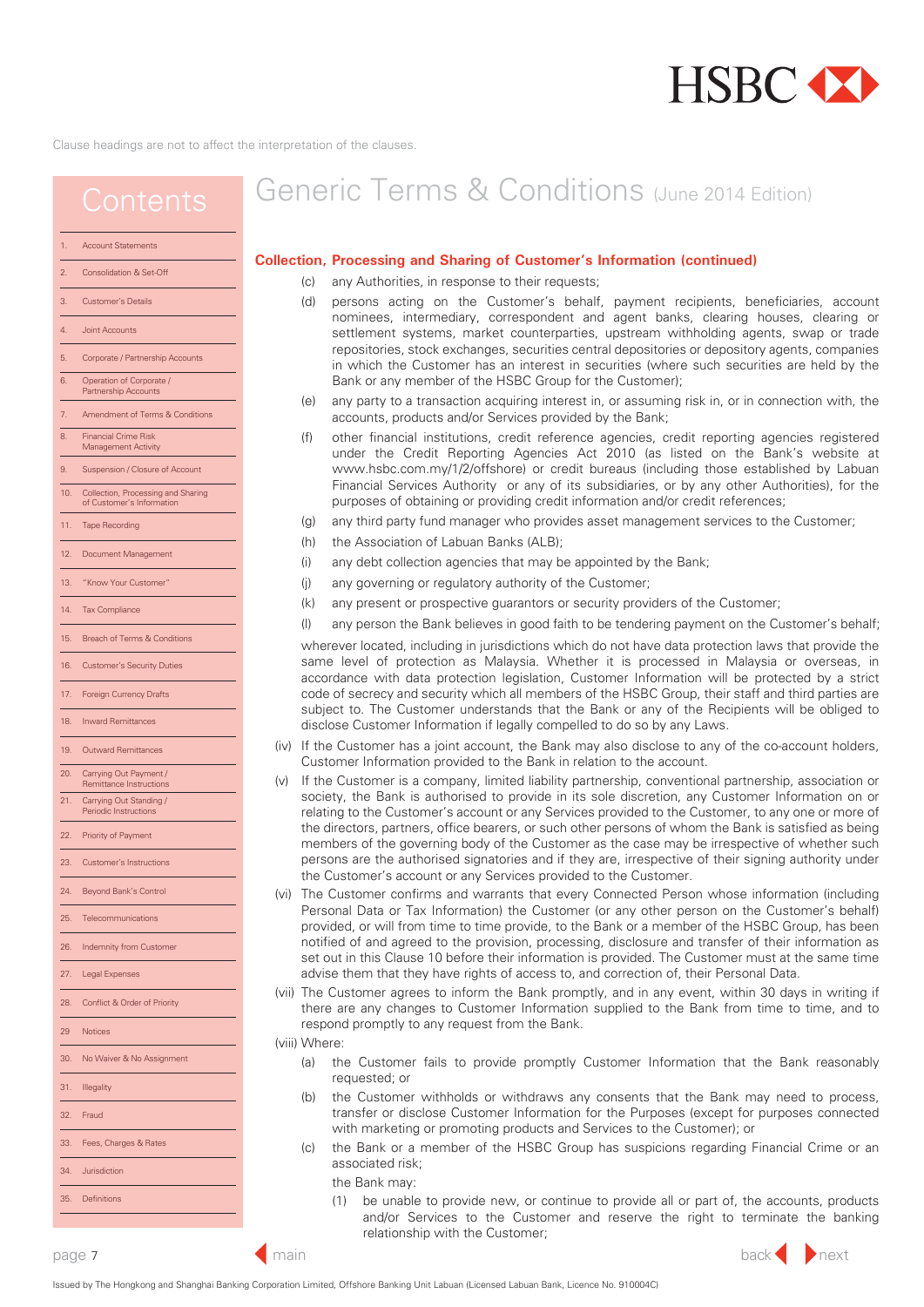

## <span id="page-7-0"></span>**Contents**

[7. Amendment of Terms & Conditions](#page-3-0) 

[5. Corporate / Partnership Accounts](#page-3-0) 

[6. Operation of Corporate /](#page-3-0) Partnership Accounts

[8. Financial Crime Risk](#page-4-0) Management Activit [9. Suspension / Closure of Account](#page-5-0)  [10. Collection, Processing and Sharing](#page-5-0) of Customer's Inform

11 Tape Recording

12. Document Management 13. "Know Your Customer" [14. Tax Compliance](#page-8-0)

[15. Breach of Terms & Conditions](#page-8-0) [16. Customer's Security Duties](#page-8-0) [17. Foreign Currency Drafts](#page-9-0) [18. Inward Remittances](#page-9-0) [19. Outward Remittances](#page-10-0) [20. Carrying Out Payment /](#page-10-0) Remittance Instructions

[25. Telecommunications](#page-11-0) [26. Indemnity from Customer](#page-12-0)

[23. Customer's Instructions](#page-11-0)

[24. Beyond Bank's Control](#page-11-0)

21. Carrying Out Standing Periodic Instructions [22. Priority of Payment](#page-11-0)

[27. Legal Expenses](#page-13-0)

[29 Notices](#page-13-0)

[31. Illegality](#page-13-0) [32. Fraud](#page-13-0)

[34. Jurisdiction](#page-13-0) [35. Definitions](#page-14-0)

28. [Conflict & Order of Priority](#page-13-0)

[30. No Waiver & No Assignment](#page-13-0)

[33. Fees, Charges & Rates](#page-13-0)

Account Statements [2. Consolidation & Set-Off](#page-2-0) [3. Customer's Details](#page-2-0) [4. Joint Accounts](#page-3-0)

# Generic Terms & Conditions (June 2014 Edition)

#### **Collection, Processing and Sharing of Customer's Information (continued)**

- (2) take actions necessary for the Bank or a member of the HSBC Group to meet the Compliance Obligations; and/or
- (3) close the Customer's account(s).
- (ix) The Customer acknowledges that, from time to time, the Bank may be requested to provide banker's reference to other financial institutions or other third parties about the Customer and the Customer authorises the Bank to provide such banker's reference should the Bank in its absolute discretion decide to do so, provided however that nothing herein shall be taken to impose any obligation on the Bank (whether contractual or otherwise) to provide such banker's reference.
- (x) The Bank may use, analyse and assess Customer Information held about the Customer and the Customer's account, including the nature of the Customer's transactions, to give the Customer, information about products and Services from members of the HSBC Group and those of selected third parties which the Bank thinks may interest the Customer via telephone, mobile phone, electronic media, post or other means. The Bank may pass this information to other members of the HSBC Group so that they may do the same unless the Customer has objected to such disclosure for purposes of cross-selling.

The Customer may, at any time, choose not to receive direct marketing information. The Customer needs to write to **Direct Mailing Exclusion Coordinator at Level 11(B1), Main Office Tower, Financial Park Labuan, Jalan Merdeka, 87000 Wilayah Persekutuan Labuan, Malaysia** with the Customer's request and the Bank will delete the Customer's name from its direct marketing mailing lists without charge.

(xi) Depending on the type of data, including but not limited to Personal Data and information pertaining to the Customer's account, and where it is held, the Customer may be entitled to request details (including copies) of the information that the Bank holds about the Customer and to require the Bank to correct any inaccuracies. The Bank may charge a fee for the providing of any data. Requests for further information should be addressed to:

#### **Personal Data Protection Officer**

The Hongkong and Shanghai Banking Corporation Limited,

- Offshore Banking Unit Labuan
- No.2, Leboh Ampang
- 50100 Kuala Lumpur
- Tel : +603 2075 3000
- Email : pdpo@hsbc.com.my

#### **Tape Recording**

11. The Bank may choose (but is not obliged) to record the Customer's verbal instructions and/or communication with the Bank. Such recordings, being the sole property of the Bank, shall be conclusively binding on the Customer and the Bank reserves the right to destroy the recordings after such period of time it sees fit.

#### **Document Management**

- 12. The Customer acknowledges that the Bank is not obliged to provide copies of any receipts, confirmations, advices, vouchers, documents, recordings or other items (collectively, "**Documents**") relating to any type of account:
	- after the Bank has completed the relevant transaction;
	- after microfilming, scanning or storing in whatever medium; or
	- after the account has been closed by the Customer or by the Bank.

The Customer agrees that the Bank shall not be liable for any loss suffered by the Customer due to the unavailability of the Documents which have been dealt with by the Bank according to the Bank's document retention policy.

#### **"Know Your Customer"**

13. (i) The Customer acknowledges that the Bank is required to carry out a due diligence to identify and to find out the background of its customer. The Customer agrees to sign such declarations, do such acts and/or provide such documents requested by the Bank for this purpose within the required time period, and that not doing so may result in the Bank suspending, closing or limiting the usage of the account including but not limited to disallowing any transfer of funds to third



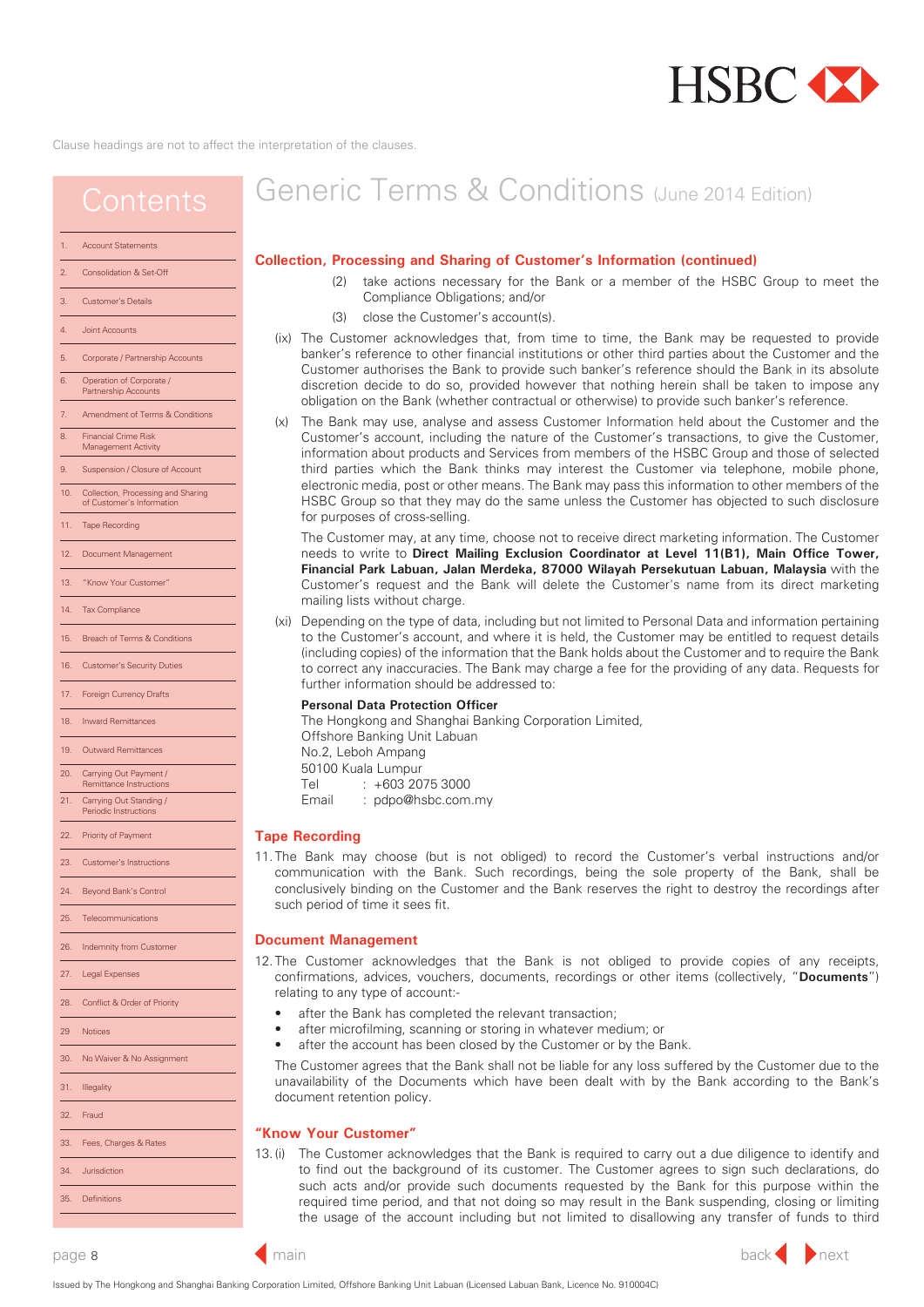

### <span id="page-8-0"></span>**Contents**

#### Account Statements

#### [2. Consolidation & Set-Off](#page-2-0)

- [3. Customer's Details](#page-2-0)
- [4. Joint Accounts](#page-3-0)
- [5. Corporate / Partnership Accounts](#page-3-0)
- [6. Operation of Corporate /](#page-3-0) Partnership Accounts
- [7. Amendment of Terms & Conditions](#page-3-0)
- [8. Financial Crime Risk](#page-4-0) Management Activit
- [9. Suspension / Closure of Account](#page-5-0)
- [10. Collection, Processing and Sharing](#page-5-0)
- of Customer's Inform
- 11 Tape Recording
- [12. Document Management](#page-7-0)
- [13. "Know Your Customer"](#page-7-0)
- 14. Tax Compliance
- 15. Breach of Terms & Conditions
- 16. Customer's Security Duties
- [17. Foreign Currency Drafts](#page-9-0)
- [18. Inward Remittances](#page-9-0)
- 
- [19. Outward Remittances](#page-10-0)
- [20. Carrying Out Payment /](#page-10-0) Remittance Instructions
- [21. Carrying Out Standing /](#page-11-0) Periodic Instructions
- [22. Priority of Payment](#page-11-0)
- [23. Customer's Instructions](#page-11-0)
- [24. Beyond Bank's Control](#page-11-0)
- [25. Telecommunications](#page-11-0)
- [26. Indemnity from Customer](#page-12-0)
- [27. Legal Expenses](#page-13-0)
- 
- 28. [Conflict & Order of Priority](#page-13-0) [29 Notices](#page-13-0)
- [31. Illegality](#page-13-0) [32. Fraud](#page-13-0) [33. Fees, Charges & Rates](#page-13-0) [30. No Waiver & No Assignment](#page-13-0)

[34. Jurisdiction](#page-13-0) [35. Definitions](#page-14-0)

# Generic Terms & Conditions (June 2014 Edition)

#### **"Know Your Customer" (continued)**

parties. If the account is to be closed, the Bank reserves the right to return the funds in the account to the source from where it came.

(ii) If the Customer or a shareholder (whether direct or indirect, legal or beneficial) of the Customer is a company incorporated in a country that permits issuance of bearer shares, the Customer confirms and warrants that neither it nor such shareholder has issued any bearer shares and further undertakes that neither it nor such shareholder will issue or convert any of its shares or such shareholder's shares (as the case may be) to bearer form without the prior written consent of the Bank, failing which the Bank reserves the right to terminate the banking relationship with the Customer.

#### **Tax Compliance**

- 14. The terms in this Clause shall continue to apply even after the Bank ceases to provide any accounts, products and/or Services to the Customer. *(Please refer to Clause 35 for the definitions applicable to this Clause.)*
	- (i) Certain countries may have tax legislation with extra-territorial effect regardless of the Customer's or Connected Person's place of domicile, residence, citizenship or incorporation. Neither the Bank nor any member of the HSBC Group provides tax advice. The Customer is advised to seek independent legal and/or tax advice. Neither the Bank nor any member of the HSBC Group has responsibility in respect of the Customer's tax obligations in any jurisdiction which they may arise including any that may relate specifically to the opening and use of accounts, products and/or Services provided by the Bank and/or members of the HSBC Group.
	- (ii) The Customer acknowledges that the Customer is solely responsible for understanding and complying with the Customer's tax obligations (including but not limited to, tax payment or filing of returns or other required documentation relating to the payment of all relevant taxes) in all jurisdictions in which those obligations arise and relating to the opening and use of accounts, products and/or Services provided by the Bank and/or members of the HSBC Group. The Customer confirms and warrants that each Connected Person acting in their capacity as a Connected Person (and not in their personal capacity) also makes the same acknowledgement in their own regard.
	- (iii) The Customer agrees to inform the Bank promptly, and in any event, within 30 days in writing if there are any changes to Customer Information supplied to the Bank from time to time, and to respond promptly to any request from the Bank.
	- (iv) Where the Customer fails to provide promptly Customer Information that the Bank reasonably requested, the Bank may:
		- (a) be unable to provide new, or continue to provide all or part of, the accounts, products and/or Services to the Customer and reserve the right to terminate the banking relationship with the Customer;
		- (b) take actions necessary for the Bank or a member of the HSBC Group to meet the Compliance Obligations (such as that described in paragraph (v) below); and/or
		- (c) close the Customer's account(s).
	- (v) The Customer acknowledges that failure to supply promptly, the Customer's or a Connected Person's Tax Information and accompanying statements, waivers and consents, as may be requested, may result in the Bank making its own judgment with respect to the Customer's status, including whether the Customer is reportable to a Tax Authority, and may require the Bank or other persons to withhold amounts as may be legally required by any Tax Authority and paying such amounts to the appropriate Tax Authority.

#### **Breach of Terms & Conditions**

15. If the Customer does not comply with these Generic Terms & Conditions, the applicable Specific Terms & Conditions or account-related documentation, the Bank shall not be liable for any loss suffered by the Customer.

#### **Customer's Security Duties**

16. In these Generic Terms & Conditions:-

"**Available Balance**" means funds in the account based on the Bank's records including unused overdraft limits (if any) but excluding any hold on any sums.

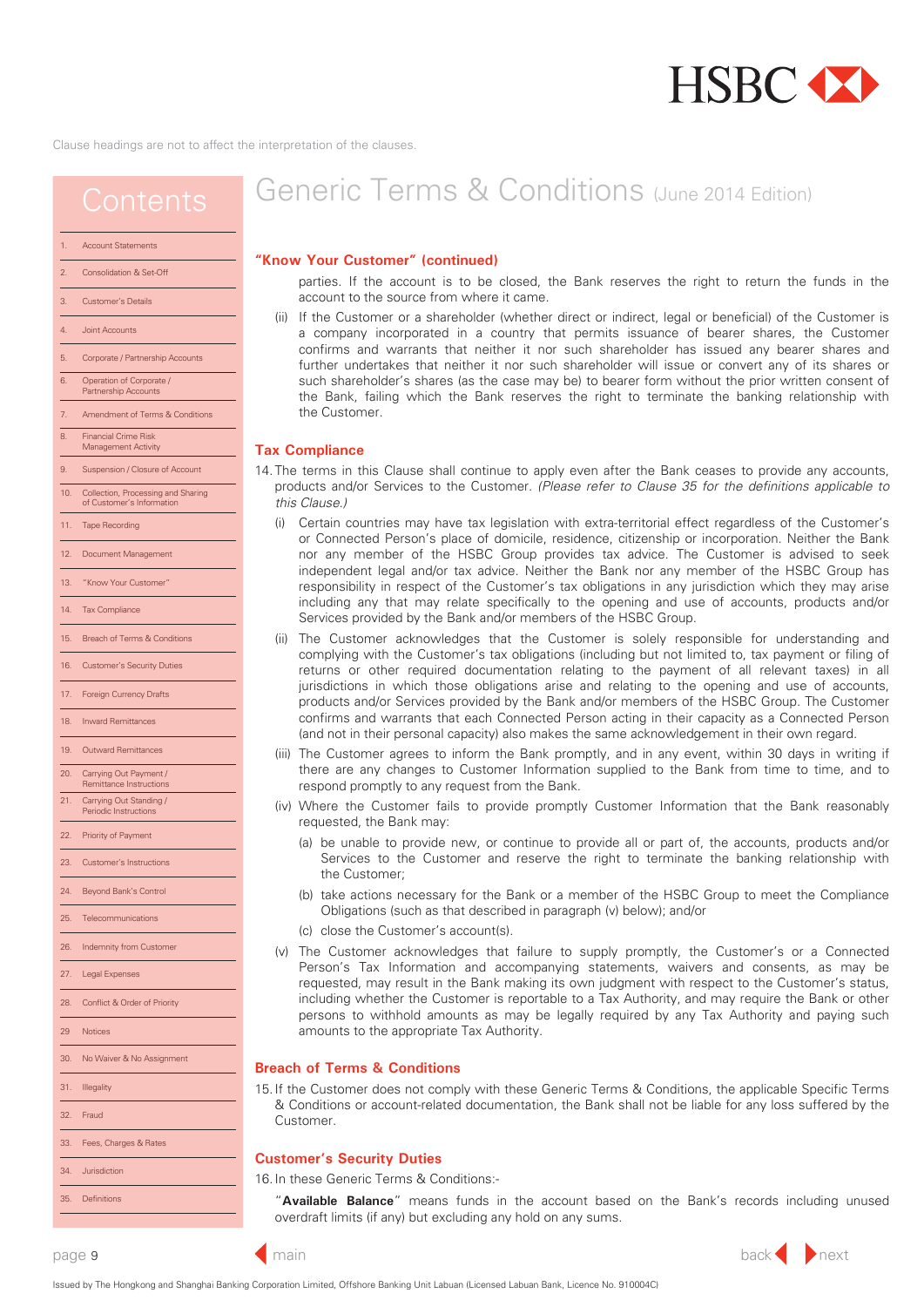

### <span id="page-9-0"></span>**Contents**

#### Account Statements

#### [2. Consolidation & Set-Off](#page-2-0)

- [3. Customer's Details](#page-2-0)
- [4. Joint Accounts](#page-3-0)
- 5. [Corporate / Partnership Accounts](#page-3-0)
- [6. Operation of Corporate /](#page-3-0) Partnership Accounts
- [7. Amendment of Terms & Conditions](#page-3-0)
- [8. Financial Crime Risk](#page-4-0) Management Activit
- 9. [Suspension / Closure of Account](#page-5-0)
- [10. Collection, Processing and Sharing](#page-5-0)
- of Customer's Inform
- 11 Tape Recording
- [12. Document Management](#page-7-0)
- [13. "Know Your Customer"](#page-7-0)
- [14. Tax Compliance](#page-8-0)
- [15. Breach of Terms & Conditions](#page-8-0)
- 16. [Customer's Security Duties](#page-8-0)
- 
- 17. Foreign Currency Drafts
- 18. Inward Remittances
- [19. Outward Remittances](#page-10-0)
- 20. Carrying Out Payment /
- Remittance Instructions 21. Carrying Out Standing
- Periodic Instructions
- [22. Priority of Payment](#page-11-0)
- [23. Customer's Instructions](#page-11-0)
- [24. Beyond Bank's Control](#page-11-0)
- [25. Telecommunications](#page-11-0)
- 
- 26. [Indemnity from Customer](#page-12-0)
- [27. Legal Expenses](#page-13-0)
- 28. [Conflict & Order of Priority](#page-13-0)
- [29 Notices](#page-13-0)
- 
- [30. No Waiver & No Assignment](#page-13-0)
- [31. Illegality](#page-13-0)
- [32. Fraud](#page-13-0)
- 
- [33. Fees, Charges & Rates](#page-13-0)
- [34. Jurisdiction](#page-13-0)
- [35. Definitions](#page-14-0)

# Generic Terms & Conditions (June 2014 Edition)

#### **Customer's Security Duties (continued)**

"**PIN**" means personal identification number.

The Customer agrees that:-

- (a) It is the Customer's responsibility to keep all PINs, passwords and any other means of obtaining access to accounts secure and under personal control at all times, and if the Customer fails to do so, the Bank shall not be liable for any loss suffered by the Customer. The Customer must take precautionary measures to prevent security breaches such as, but not limited to:-
	- not changing the PIN or password to a number and/or name (i) which may be easy to guess such as dates of birth, telephone numbers, names, initials, etc; or (ii) which is a sequence of numbers associated with the account number;
	- not disclosing the PIN or password to anyone (including the Bank's staff) and not stating it in any instructions given to the Bank whether verbally, in writing or by facsimile;
	- never making a record of the PIN or password in a way that might be understood by someone else;
	- never writing the PIN or password on the account statement or anything that is connected with the Bank;
	- promptly destroying any advice from the Bank concerning the PIN after receipt; and
	- informing the Bank immediately if the Customer knows or suspects that someone else knows the PIN or password.
- (b) All transactions carried out using any PIN or password shall be taken as "authorised transactions" if:-
	- (i) the corresponding PIN or password was used and the security of the Bank's fund transfer system was fully functional on that day; and
	- (ii) the officers of or agents appointed by the Bank were not fraudulent or negligent in carrying out the transaction.

#### **Inward Remittances**

17.The Bank reserves the right:-

- (i) to debit the Customer's account with the same amount credited earlier, when the relevant drafts, instrument, payment order or instruction is subsequently returned unpaid or cannot be presented or cleared due to loss or destruction or misplaced in the process of presenting or, if the amount was wrongly credited in the first place, and the Bank shall not be liable for any loss suffered by the Customer;
- (ii) to amend under advice, the pay-in-slip due to errors, wrong addition, missing items or third party account payee drafts collected in error;
- (iii) to stop any inward remittance in favour of the Customer if the originator's Information received by the Bank is incomplete, and the Bank shall not be liable to the Customer for the delay or rejection of the inward remittance.

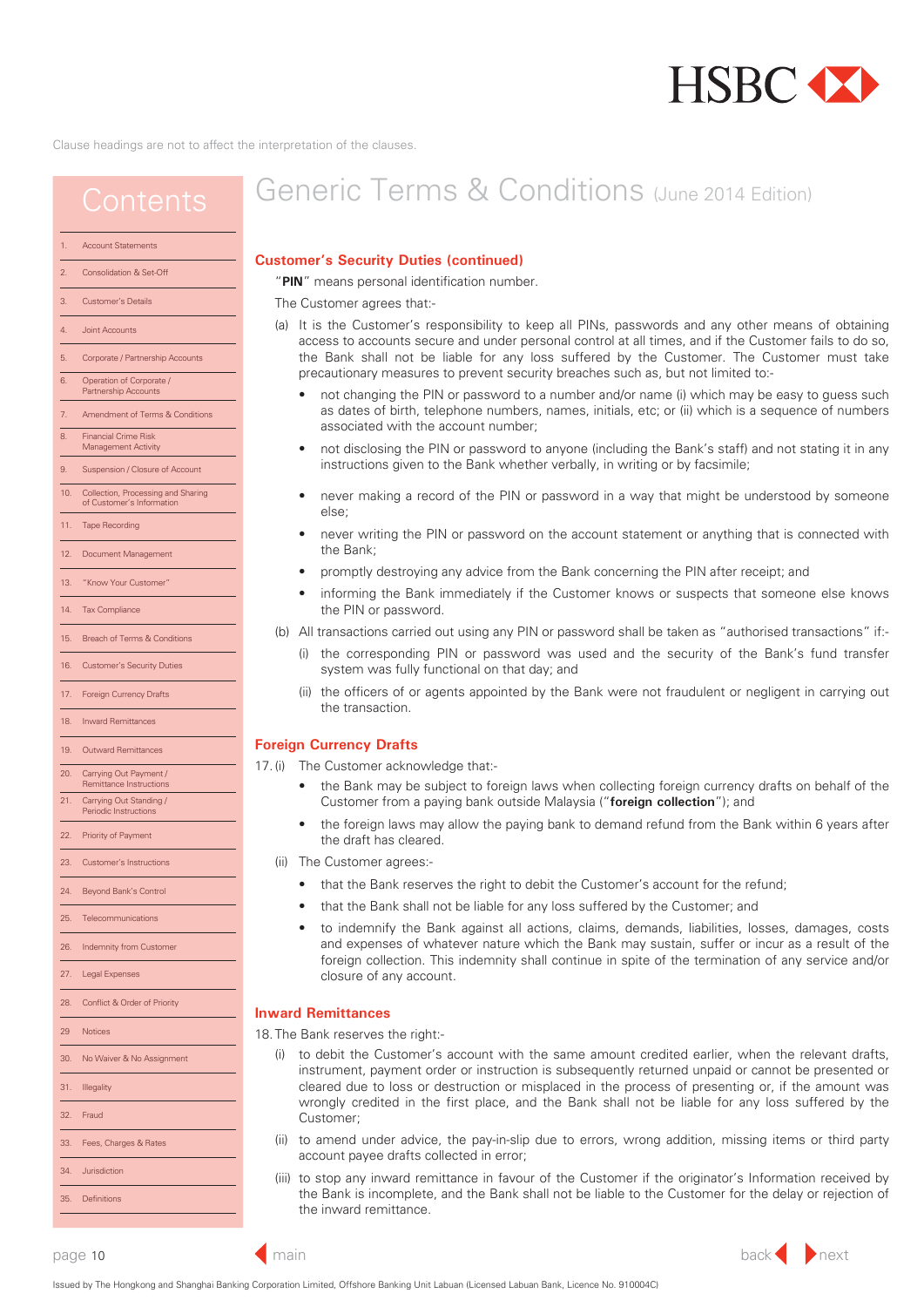

### <span id="page-10-0"></span>**Contents**

#### [Account Statements](#page-2-0)

#### 2. [Consolidation & Set-Off](#page-2-0)

- 3. [Customer's Details](#page-2-0)
- 4. [Joint Accounts](#page-3-0)
- 5. [Corporate / Partnership Accounts](#page-3-0)
- 6. [Operation of Corporate /](#page-3-0) Partnership Accounts
- [7. Amendment of Terms & Conditions](#page-3-0)
- [8. Financial Crime Risk](#page-4-0)
- Management Activit
- 9. [Suspension / Closure of Account](#page-5-0)
- 10. [Collection, Processing and Sharing](#page-5-0) of Customer's Inform
- 11 Tape Recording
- 12. [Document Management](#page-7-0)
- 13. ["Know Your Customer"](#page-7-0)
- 
- 14. [Tax Compliance](#page-8-0)
- 15. [Breach of Terms & Conditions](#page-8-0)
- 16. [Customer's Security Duties](#page-8-0)
- 17. [Foreign Currency Drafts](#page-9-0)
- [18. Inward Remittances](#page-9-0)
- 19. Outward Remittances
- 20. Carrying Out Payment / Remittance Instructions
- 21. [Carrying Out Standing /](#page-11-0)
- Periodic Instructions
- 22. [Priority of Payment](#page-11-0)
- 23. [Customer's Instructions](#page-11-0)
- [24. Beyond Bank's Control](#page-11-0)
- [25. Telecommunications](#page-11-0)
- 26. [Indemnity from Customer](#page-12-0)
- 
- 27. [Legal Expenses](#page-13-0)
- 28. [Conflict & Order of Priority](#page-13-0) 29 [Notices](#page-13-0)
- 30. [No Waiver & No Assignment](#page-13-0)
- 31. [Illegality](#page-13-0) [32. Fraud](#page-13-0)
- 33. [Fees, Charges & Rates](#page-13-0)
- 34. [Jurisdiction](#page-13-0)
- 35. [Definitions](#page-14-0)

# Generic Terms & Conditions (June 2014 Edition)

#### **Outward Remittances**

- 18. (i) The Customer acknowledges that:-
	- all applications for outward remittances (e.g. telegraphic transfers) are subject to the Bank's daily cut-off times;
	- applications for same day value are also subject to cut-off times based on the geographical location of the recipient;
	- applications for outward remittances received after the relevant cut-off time will only be processed on the next banking day; and
	- for remittances dependent on other institutions, the Bank will process the application according to the Bank's daily cut-off times and forward the same to the other institution for their processing and the Bank shall not be liable to the Customer for any delay and/or error in processing on the part of the other institution.
	- (ii) The Customer agrees that:-
		- the application for telegraphic transfers will be carried out by the Bank in the same currency in which the Customer pays the Bank, unless the Customer specifically instructs the Bank in writing differently:
		- where applicable, if the Bank is unable to give a firm quotation for the rate of exchange, the Bank shall carry out the remittance based on a provisional rate and when the actual rate is known, any difference between the provisional rate and the actual rate shall be debited or credited to the relevant Customer's account; and
		- all charges for remittances are to be debited to the relevant Customer's account.
	- (iii) The Bank reserves the right to draw the telegraphic transfer on a different place from that specified by the Customer if the Bank's operational circumstances require it.
- (iv) The Bank has the discretion to send the telegraphic transfer literally or in cipher. The Customer acknowledges that telegraphic transfers are sent at the Customer's sole risk.
- (v) The Customer agrees that the Bank shall not be liable to the Customer:-
	- for any loss or delay which may take place in the transfer, transmission and/or application of funds; or
	- in the case of telegraphic transfers (as instructed by the Customer or deemed necessary by the Bank), for any error, omission or mutilation which may take place in the transmission of the message (literally or in cipher) or for its misinterpretation by the receiving party when received;

and the Customer agrees to indemnify the Bank against any actions, legal proceedings, claims and/or demands that may arise in connection with such loss, delay, error, omission, mutilation and/or misinterpretation.

#### **Carrying Out Payment / Remittance Instructions**

- method the Bank sees fit in spite of any specific instructions from the Customer. The Customer acknowledges that any request for cancellation of a payment or remittance instruction must be made in writing and the Bank has the discretion whether or not to cancel the same. 19. (i) The Bank reserves the right to carry out the Customer's payment or remittance instructions by any
	- (ii) If the Customer's payment or remittance instructions need to be carried out via a payment or clearing system operated by a third party, the Customer agrees that the Bank may use any correspondent, agent, sub-agent, agency or any other financial institution (collectively, "Intermediary"), and the Customer consents to the Bank disclosing all necessary information to the same. The Customer acknowledges that such payment or remittance less any applicable charges, shall be credited to the beneficiary's account based solely on the account number given by the Customer.
	- (iii) The Customer agrees that the Bank or relevant Intermediary shall not be liable for any failures, delays, errors, omissions, interruptions, misinterpretation or any other outcome due to the payment or remittance instructions being sent or received through whatever channels of communication.
	- (iv) The Customer consents to the Bank disclosing the Customer's name and account number in the transaction details sent to the recipient financial institution and/or the payee.



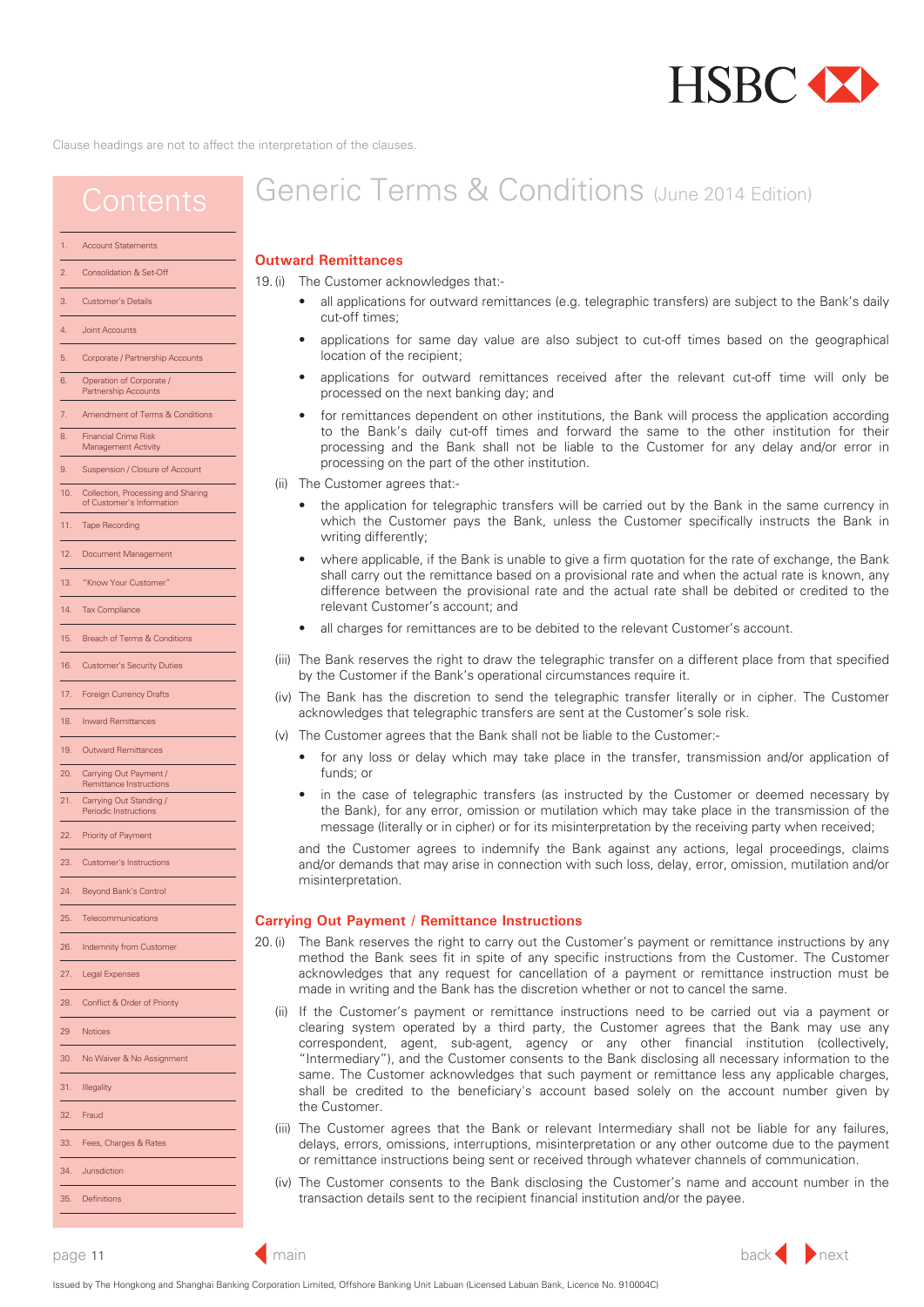

### <span id="page-11-0"></span>**Contents**

#### Account Statements

#### [2. Consolidation & Set-Off](#page-2-0)

- [3. Customer's Details](#page-2-0)
- [4. Joint Accounts](#page-3-0)
- 5. [Corporate / Partnership Accounts](#page-3-0)
- 6. [Operation of Corporate /](#page-3-0) Partnership Accounts
- [7. Amendment of Terms & Conditions](#page-3-0)
- [8. Financial Crime Risk](#page-4-0)
- Management Activit
- 9. [Suspension / Closure of Account](#page-5-0)
- 10. [Collection, Processing and Sharing](#page-5-0) of Customer's Inform
- 11 Tape Recording
- [12. Document Management](#page-7-0)
- [13. "Know Your Customer"](#page-7-0)
- 
- [14. Tax Compliance](#page-8-0)
- [15. Breach of Terms & Conditions](#page-8-0)
- [16. Customer's Security Duties](#page-8-0)
- [17. Foreign Currency Drafts](#page-9-0)
- [18. Inward Remittances](#page-9-0)
- [19. Outward Remittances](#page-10-0)
- 20. Carrying Out Payment / [Remittance Instructions](#page-10-0)
- 21. Carrying Out Standing
- Periodic Instructions
- 22. Priority of Payment
- 23. Customer's Instructions
- 24. Beyond Bank's Control
- 25. Telecommunications
- [26. Indemnity from Customer](#page-12-0)
- 
- [27. Legal Expenses](#page-13-0)
- 28. [Conflict & Order of Priority](#page-13-0) [29 Notices](#page-13-0) [31. Illegality](#page-13-0) [32. Fraud](#page-13-0) [30. No Waiver & No Assignment](#page-13-0)
- [33. Fees, Charges & Rates](#page-13-0)
- [35. Definitions](#page-14-0)

[34. Jurisdiction](#page-13-0)

# Generic Terms & Conditions (June 2014 Edition)

#### **Carrying Out Standing / Periodic Instructions**

changes or amendments to the:- 20. (i) The Customer agrees to notify the Bank in writing or via channels made available by the Bank, of any

- payment amount or payment limit;
- method of payment; and/or
- periodicity of payment;

for standing or periodic payment instructions, the Customer acknowledges that such changes or amendments shall take effect after 1 week from the Bank's receipt of such notice.

- (ii) The Customer agrees that the Bank has the discretion to terminate the standing or periodic payment instructions with regard to future payments at any time, by written notice to the Customer or after receipt of written confirmation from the payee named in the standing or periodic payment instructions that no further payment is required.
- (iii) The Customer acknowledges that the standing or periodic payment instructions will be carried out provided there are sufficient funds in the account and the Bank shall not be liable to the Customer for any missed payment due to insufficient funds.
- (iv) If the standing or periodic payment instructions are given for a payment limit, the Customer acknowledges that the Bank does not have any responsibility to verify the correctness of the amounts charged by the payee, and any disputes over the amounts are to be settled by the Customer directly with the payee.

#### **Priority of Payment**

21. The Customer agrees that the Bank has full discretion to conclusively determine the order of priority of payment from the funds of the Customer or any standing or payment instructions from the Customer.

#### **Customer's Instructions**

- 22. The Customer acknowledges that the Customer's instructions may be carried out even though:
	- (a) they conflict with or are inconsistent with other instructions or mandates given by the Customer to the Bank; and/or
	- (b) account(s) which are for the time being in credit or overdrawn, may become or remain overdrawn as a result.

In any of the above cases, the Customer shall be liable for any resulting advance or credit facilities created subject to interest at the rate determined by the Bank, and Clause 2 above shall apply. The Customer shall ensure that there are sufficient funds in the Customer's account or prearranged credit facilities to meet all payment instructions.

All instructions by a Customer shall remain effective for the protection of the Bank for payments made or instructions carried out in good faith in spite of death, bankruptcy or winding-up or the revocation of any such instructions by any means by the Customer, until written notice with documents evidencing such death, bankruptcy, winding-up or such revocation is received by the Bank.

#### **Beyond Bank's Control**

suffer directly or indirectly relating to any service, due to any reason whatsoever including but not limited to breakdown or malfunction of the computer, its terminal connection lines, data processing system or transmission line or any other equipment whether or not belonging to the Bank, attempted or actual acts of terrorism, outbreak of epidemics, acts of God or any circumstances beyond the Bank's control. 23. The Customer shall not hold the Bank responsible for any loss or damage which the Customer may

#### **Telecommunications**

- relating to the Customer's account, exchange rates or interest rates (subject to fluctuation) at its discretion via telephone or facsimile. Information or rates given via telephone shall not be binding on the Bank unless subsequently confirmed by the Bank in writing; 24. (i) Subject to Clause 24, at the request of the Customer, the Bank is authorised to release information
	- (ii) The Bank is authorised to rely and act on the instructions received by the Bank from the Customer via telephone, facsimile or other means of telecommunication ("collectively, Telecommunication



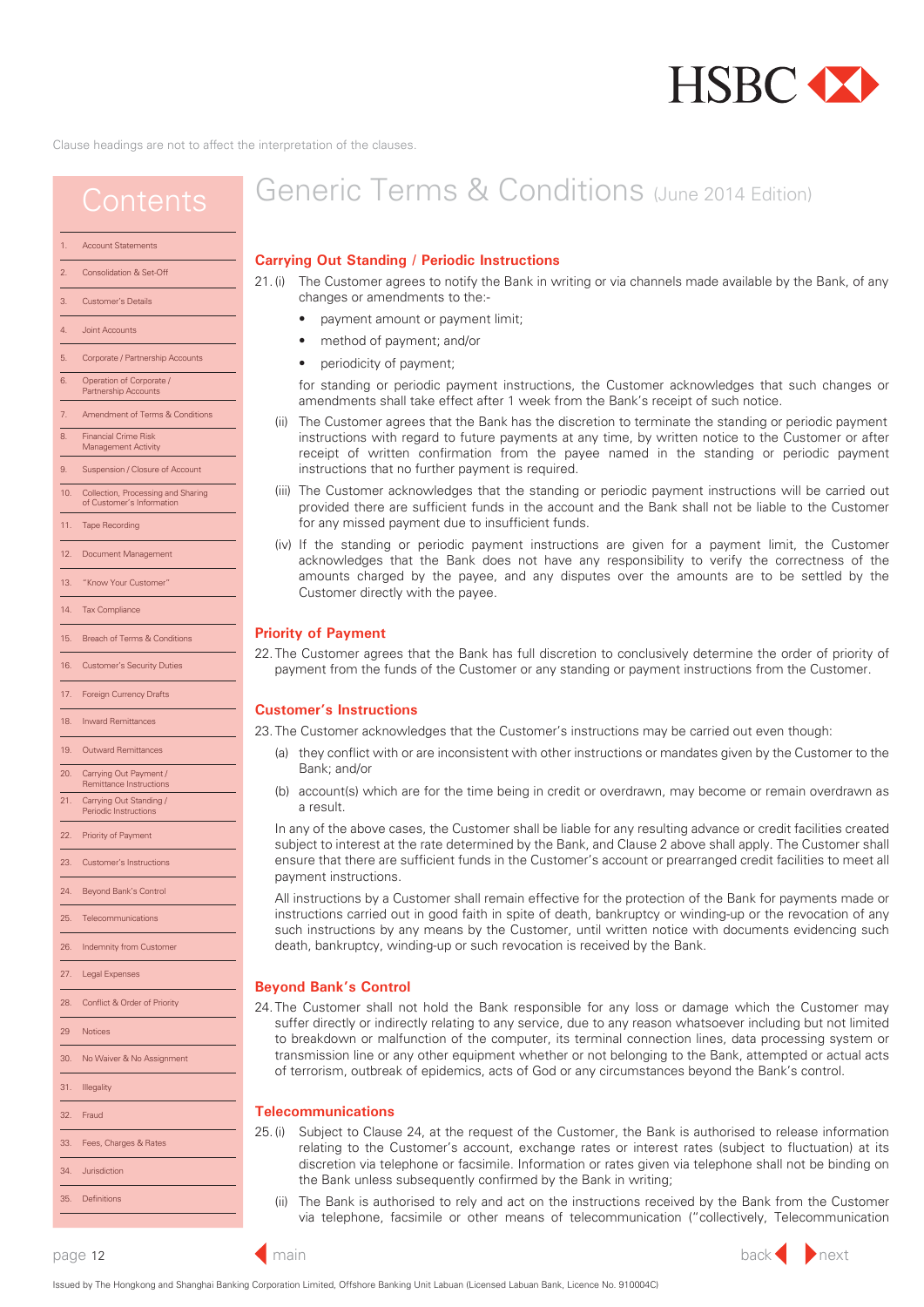

## <span id="page-12-0"></span>**Contents**

#### [Account Statements](#page-2-0)

#### [2. Consolidation & Set-Off](#page-2-0)

- [3. Customer's Details](#page-2-0)
- [4. Joint Accounts](#page-3-0)
- 5. [Corporate / Partnership Accounts](#page-3-0)
- [6. Operation of Corporate /](#page-3-0) Partnership Accounts
- 7. [Amendment of Terms & Conditions](#page-3-0)
- [8. Financial Crime Risk](#page-4-0) Management Activit
- 
- 9. [Suspension / Closure of Account](#page-5-0)
- [10. Collection, Processing and Sharing](#page-5-0) of Customer's Inform
- 11 Tape Recording
- [12. Document Management](#page-7-0)
- [13. "Know Your Customer"](#page-7-0)
- 14. [Tax Compliance](#page-8-0)
- [15. Breach of Terms & Conditions](#page-8-0)
- [16. Customer's Security Duties](#page-8-0)
- 
- [17. Foreign Currency Drafts](#page-9-0)
- [18. Inward Remittances](#page-9-0)
- [19. Outward Remittances](#page-10-0)
- [20. Carrying Out Payment /](#page-10-0) Remittance Instructions
- 21. Carrying Out Standing Periodic Instructions
- 22. [Priority of Payment](#page-11-0)
- [23. Customer's Instructions](#page-11-0)
- 24. [Beyond Bank's Control](#page-11-0)
- [25. Telecommunications](#page-11-0)
- 
- 26. Indemnity from Customer
- 27. [Legal Expenses](#page-13-0)
- 
- 28. [Conflict & Order of Priority](#page-13-0)
- 29 [Notices](#page-13-0)
- [30. No Waiver & No Assignment](#page-13-0)
- 
- [32. Fraud](#page-13-0)

[31. Illegality](#page-13-0)

- [33. Fees, Charges & Rates](#page-13-0)
- 

[35. Definitions](#page-14-0)

34. [Jurisdiction](#page-13-0)

# Generic Terms & Conditions (June 2014 Edition)

#### **Telecommunications (continued)**

Instructions") and the Customer agrees that the Bank is authorised to treat any Telecommunication Instructions which the Bank in its sole discretion believes came from the Customer (after taking reasonable steps to verify the identity of the person giving or the source of the Telecommunication Instructions) as fully authorised by the Customer and to rely and act on it, and the Bank shall not be liable for any loss suffered by the Customer if such Telecommunication Instructions did not in fact come from the Customer.

In spite of what is stated in this Clause, the Bank is not obliged to accept and act upon Telecommunication Instructions regarding:-

- change in account mandate;
- change of authorised signatories;
- grant of Power of Attorney to another person or entity;
- payment instructions;
- closure of account(s) and transfer of the remaining balance.
- (iii) The Customer agrees to indemnify the Bank against all actions, claims, demands, liabilities, losses, damages, costs and expenses of whatever nature which the Bank may sustain, suffer or incur as a result of the Bank acting on the Telecommunication Instructions in good faith, and the Bank is authorised to debit any account(s) of the Customer with such sums and Clause 2 above shall apply. This indemnity shall continue in spite of any revocation of authorisation, termination of any service and/or closure of any account.
- (iv) The Bank may at its discretion, introduce further security measures to ensure, as far as possible, that the Telecommunication Instructions have been authorised by the Customer.
- (v) The Customer may revoke the authorisation in this Clause 25(i) and/or Clause 25(ii) by written notice signed according to the account mandate and given to the branch of account.

#### **Indemnity from Customer**

- 25. The Customer shall discharge the Bank from all liabilities and indemnify the Bank against all losses, damages, fees, costs, charges, taxes, duties, imposts and expenses (including legal costs) which the Bank may sustain or incur and which have arisen either directly or indirectly in relation to the circumstances set out below, and the Bank is authorised to debit any account(s) of the Customer with such sums and Clause 2 above shall apply:-
	- (a) the maintaining of, use or purported use of the Bank's services, products or facilities and/or PIN or password by the Customer or any other person (the Customer shall be liable for all transactions effected until the PIN has been cancelled by the Bank);
	- (b) the Customer's breach of or non-compliance with these Generic Terms & Conditions, the applicable Specific Terms & Conditions, any account-related documentation or any applicable laws and regulations;
	- (c) the Customer's negligent acts or omissions;
	- (d) the Bank accepting instructions from the Customer or which the Bank believes in good faith to have come from the Customer (whether so authorised or not) and acting or failing to act on the same, unless due to the negligence or fraud of the Bank;
	- (e) enforcement by the Bank of its rights under these Generic Terms & Conditions, the applicable Specific Terms & Conditions or any account-related documentation;
	- (f) any delay in payment or the debit or credit into the Customer's account as a result of Clause 8 and/or Clause 9(i) above.
	- This indemnity shall continue in spite of the termination of any service and/or closure of any account.

#### **Legal Expenses**

26. The Customer agrees that:-

- (a) all legal expenses incurred by the Bank for the recovery of any amount from the Customer under any credit facilities or account shall be borne by the Customer; and
- (b) the judgment sum shall carry interest at the existing interest rate(s) applicable to the credit facilities or account from the date of judgment to the date of full payment.



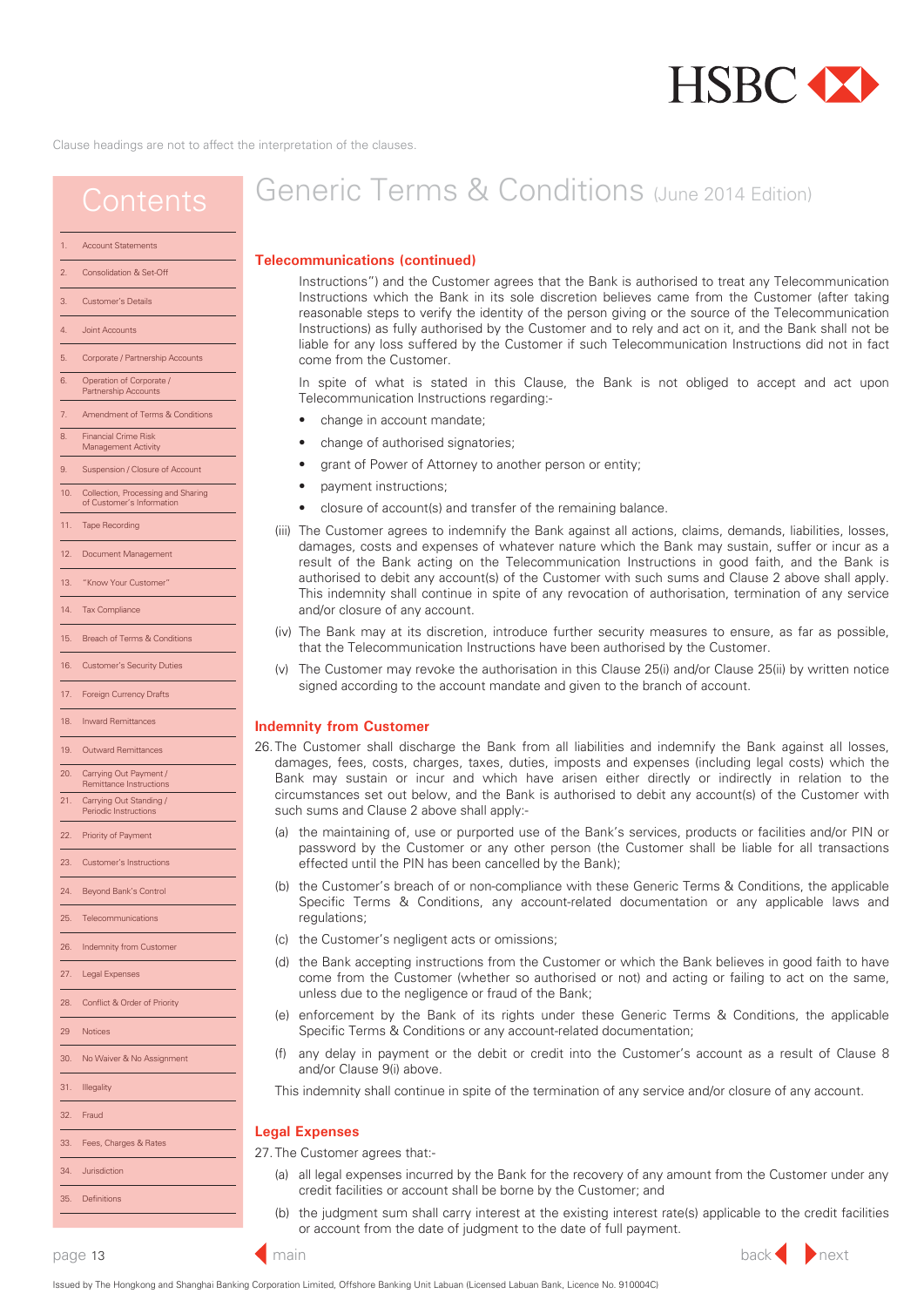

<span id="page-13-0"></span>

|                | <b>Account Statements</b> |
|----------------|---------------------------|
| $\overline{2}$ | Consolidation & Set-Off   |

- 3. [Customer's Details](#page-2-0)
- [4. Joint Accounts](#page-3-0)
- [5. Corporate / Partnership Accounts](#page-3-0)
- [6. Operation of Corporate /](#page-3-0) Partnership Accounts
- [7. Amendment of Terms & Conditions](#page-3-0)
- 8. Financial Crime Risk Management Activit
- [9. Suspension / Closure of Account](#page-5-0)
- [10. Collection, Processing and Sharing](#page-5-0)
- of Customer's Inform
- 11 [Tape Recording](#page-7-0)
- 12. [Document Management](#page-7-0)
- [13. "Know Your Customer"](#page-7-0)
- [14. Tax Compliance](#page-8-0)
- [15. Breach of Terms & Conditions](#page-8-0)
- 16. [Customer's Security Duties](#page-8-0)
- 17. [Foreign Currency Drafts](#page-9-0)
- 18. [Inward Remittances](#page-9-0)
- 19. [Outward Remittances](#page-10-0)
- [20. Carrying Out Payment /](#page-10-0)
- Remittance Instructions 21. Carrying Out Standing
- Periodic Instructions
- [22. Priority of Payment](#page-11-0)
- 23. [Customer's Instructions](#page-11-0)
- 24. [Beyond Bank's Control](#page-11-0)
- [25. Telecommunications](#page-11-0)
- [26. Indemnity from Customer](#page-12-0)
- 27. Legal Expenses
- 28. Conflict & Order of Priority 29 Notices 30. No Waiver & No Assignment
- 31. Illegality 32. Fraud 33. Fees, Charges & Rates
- 34. Jurisdiction

### 35. [Definitions](#page-14-0)

# Generic Terms & Conditions (May 2016 Edition)

### **Conflict & Order of Priority**

- 27. If there is any inconsistency between these Generic Terms & Conditions, the applicable Specific Terms & Conditions and any account-related/Service-related documentation, the terms and conditions shall prevail in the following order:- (please refer to Clause 35 for the definition of "Services")
	- (a) Clauses 8, 9, 10, 14 and 35 of these Generic Terms & Conditions;
	- (b) the account-related/Service-related documentation;
	- (c) the applicable Specific Terms & Conditions; and
	- (d) lastly, all the other clauses of these Generic Terms & Conditions not specified in paragraph (a) above.

#### **Notices**

- 28. Any statement, notice, communication or demand for which the manner of delivery is not specifically stated in these Generic Terms & Conditions or the applicable Specific Terms & Conditions:-
	- (a) that is required to be in writing, may be given by the Bank to the Customer at the Customer's address or facsimile number according to Clause 3 and Clause 4(i) above by:
		- (i) personal delivery and shall be taken to have been received at the time of delivery;
		- (ii) ordinary/registered post (either AR or non-AR registered) or courier and shall be taken to have been received on the 3rd day after posting or the 3rd day after despatch to the courier service provider, as the case may be, even though it may later be returned undelivered, or the Bank is not in receipt of the signed AR card or the Customer's acknowledgement of receipt;
		- (iii) facsimile and shall be taken to have been received at the time of transmission; or
		- (iv) posting on the Bank's website, and shall be taken to have been received immediately after such posting by the Bank.
	- (b) shall be given by the Customer to the Bank in writing by:-
		- delivery; or
		- post;
		- to the branch of account, and shall be received on the day of actual receipt by the Bank.

#### **No Waiver & No Assignment**

- Generic Terms & Conditions shall be taken as a waiver by the Bank unless the waiver is confirmed by the Bank in writing. A single or partial exercise by the Bank of any power, right or remedy does not prevent further exercise or the exercise of any other power, right or remedy. 29. (i) No act, omission, failure or delay by the Bank in exercising any power, right or remedy under these
	- (ii) The Customer is not allowed to assign or transfer any of the Customer's rights or obligations to any person unless with the Bank's prior written agreement.

#### **Illegality**

remaining terms and conditions. 30. Any term or condition in these Generic Terms & Conditions which is unenforceable shall not affect the

#### **Fraud**

from the Bank acting on instructions which the Customer subsequently informs the Bank were not in fact given or authorised by the Customer. The Customer consents to the Bank disclosing information about the Customer and/or the Customer's account to the police or other third parties including in legal proceedings, if the Bank is of the view that it will help to prevent or recover losses. 31. The Customer agrees to co-operate with the Bank and the police in trying to recover any losses resulting

#### **Fees, Charges & Rates**

Charges on the Bank's website at [www.hsbc.com.my/1/2/offshore \(](www.hsbc.com.my/1/2/offshore)as updated from time to time) and forms part of these Generic Terms & Conditions binding on the Customer, and that the Bank reserves the right to impose and/or revise from time to time such fees and charges as the Bank in its discretion sees fit and to debit any account of the Customer with the applicable fees and charges. 32. The Customer acknowledges that the applicable fees and charges are found in the Bank's Tariff and

### **Jurisdiction**

33. The Customer submits to the non-exclusive jurisdiction of the courts in Malaysia.